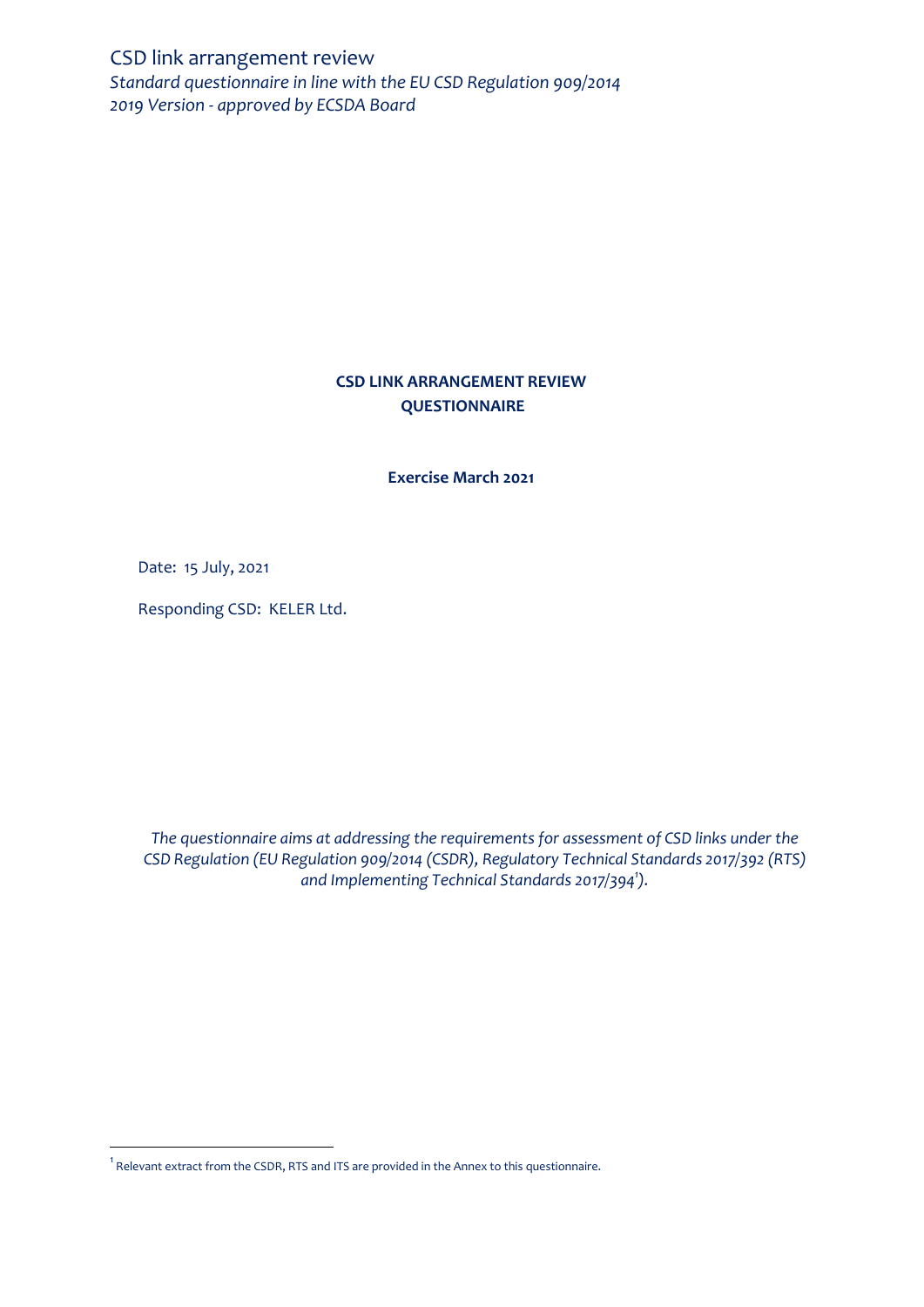# *CONTENTS*

| 1.             |                                                                              |  |  |  |
|----------------|------------------------------------------------------------------------------|--|--|--|
| 2.             |                                                                              |  |  |  |
| $\mathsf{B}$ . | RISK MANAGEMENT, AUDIT, ASSET PROTECTION & CYBER RESILIENCE (CSDR 48.1, CSDR |  |  |  |
|                |                                                                              |  |  |  |
| 4.             |                                                                              |  |  |  |
| 5.             |                                                                              |  |  |  |
| 6.             |                                                                              |  |  |  |
| 7.             | INTEGRITY OF ISSUE & RECONCILIATION (CSDR 37 & CSDR RTS 59, 64, 65, 86)  10  |  |  |  |
| 8.             |                                                                              |  |  |  |
| $Q_{\bullet}$  | SYSTEMS, COMMUNICATION ARRANGEMENTS, BUSINESS CONTINUITY AND RECOVERY        |  |  |  |
|                |                                                                              |  |  |  |
| 10.            | SECURITIES SUBJECT TO IMMOBILISATION - ANSWER ONLY IF APPLICABLE (CSDR RTS   |  |  |  |
| 59.3)          |                                                                              |  |  |  |
| 11.            |                                                                              |  |  |  |
| 12.            |                                                                              |  |  |  |
|                |                                                                              |  |  |  |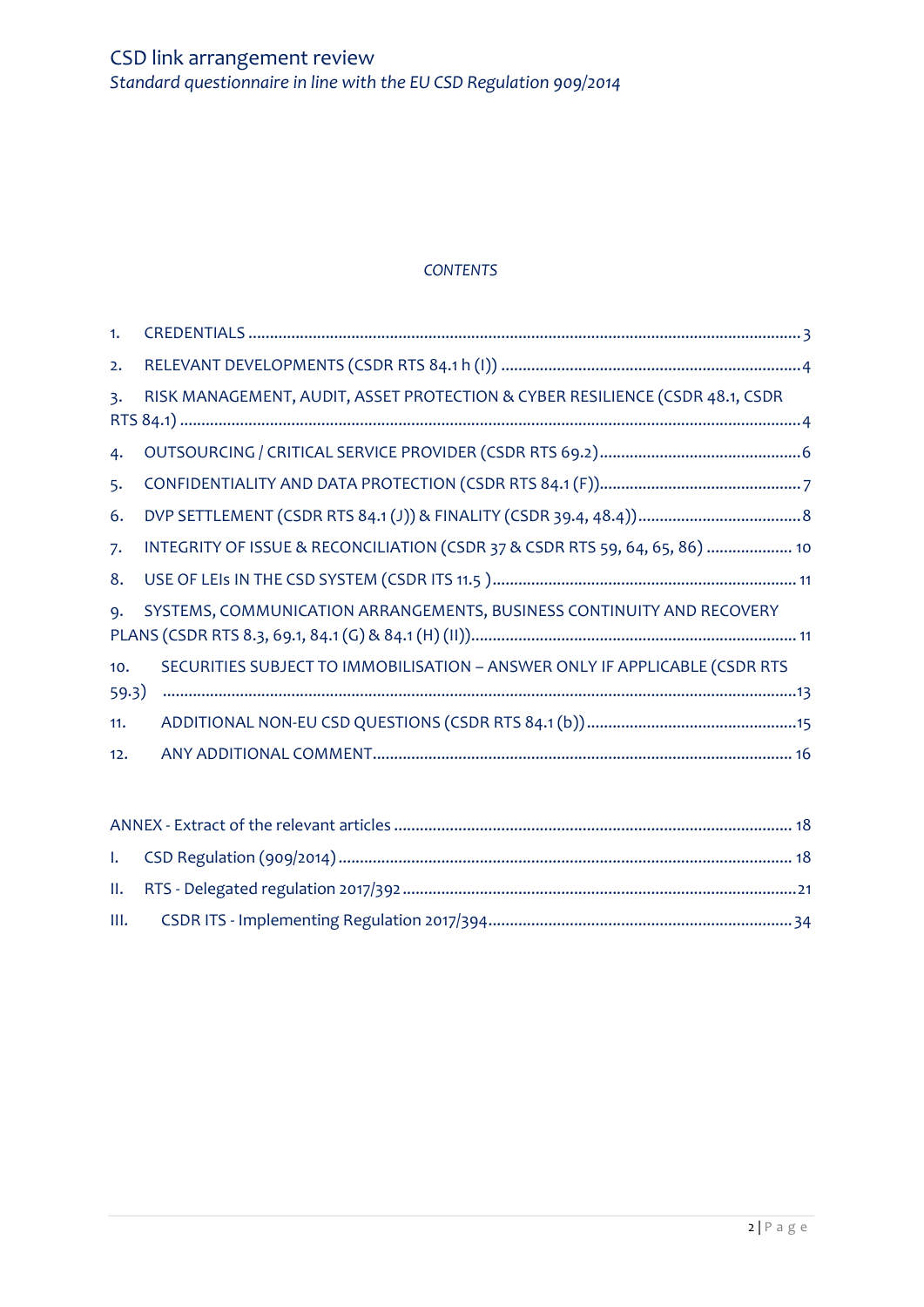### <span id="page-2-0"></span>**1. CREDENTIALS**

| 1.1.<br><b>Respondent Information</b>     |                                                           |
|-------------------------------------------|-----------------------------------------------------------|
| Name of the responding CSD                | <b>KELER Ltd.</b>                                         |
| LEI of the responding CSD                 | 529900MPT6BHOJRPB746                                      |
| LEI expiry date of the responding CSD     | $26th$ January 2022                                       |
| <b>Address</b>                            | H-1074 Budapest, Rákóczi út 70-72. Hungary                |
| Designated responding person (Name/Title) | Ms. Eva Toth-Bede / Institutional Relations<br>Department |
| <b>Contact details (Email/Phone)</b>      | toth-bede.eva@keler.hu; +36 1 483 6288                    |

#### **1.2. Participation rules / requirements (CSDR RTS<sup>2</sup> 84.1 a))**

**Please enclose your current participation rules, terms and conditions and/or requirements to other CSDs.** 

*<https://english.keler.hu/Key%20documents/Regulatory%20documents/General%20Business%20Rules/>*

#### **Have there been any changes to the rules / requirements in the past 12 months?**

( x ) Yes (please provide details under Comments)

( ) No

Comments:

General Business Rules (GBR) of KELER Ltd. could change for various reasons, CSDR compliance, introduction of new products, etc. The complete history of KELER GBR is available at our website.

#### **1.3. Authorisation**

**What is the legislative basis for your authorisation?** 

**Have you been authorised under the local regulation or under the EU CSDR (EU Regulation 909/2014)? If the local legislation is not the CSDR, has the application for its recognition as an equivalent been filed in, is planned or is already confirmed?**

( x ) CSDR

 $\overline{\phantom{a}}$ 

( ) A law transposing provisions similar to the CSDR (e.g. in EEA countries)

( ) Legislation recognised equivalent to the CSDR by the European Commission (please provide details under Comments)

( ) Other local legislation (please attach the file or include a link to the latest version of it and provide

 $^2$  COMMISSION DELEGATED REGULATION (EU) 2017/392 of 11 November 2016 supplementing Regulation (EU) No 909/2014 of the European Parliament and of the Council with regard to regulatory technical standards on authorisation, supervisory and operational requirements for central securities depositories (Text with EEA relevance) https://eur-lex.europa.eu/legalcontent/EN/TXT/?uri=uriserv:OJ.L\_.2017.065.01.0048.01.ENG&toc=OJ:L:2017:065:TOC)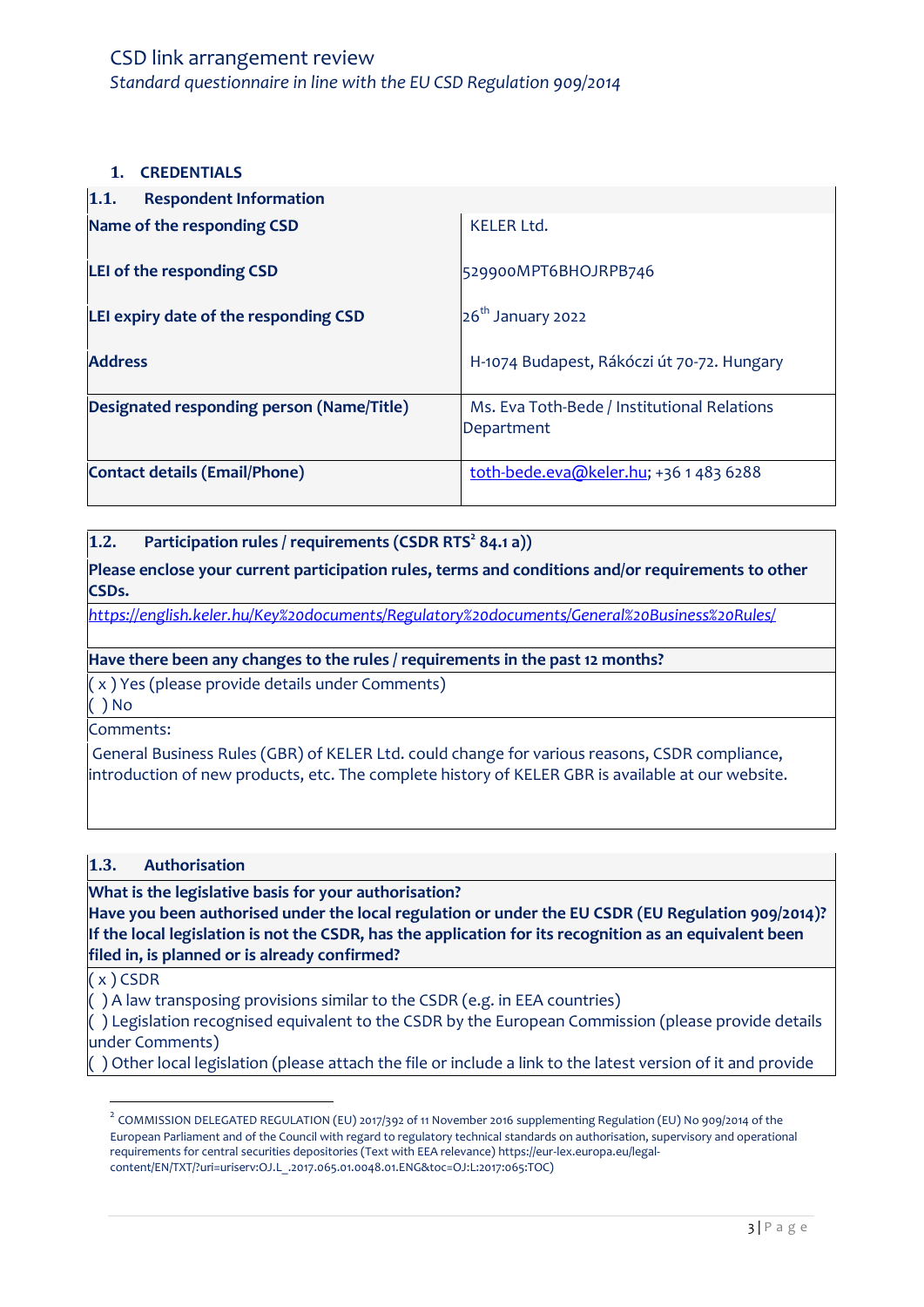*Standard questionnaire in line with the EU CSD Regulation 909/2014*

details under Comments)

**Have there been any changes in your authorisation status or supervision in the past 12 months?** ( x) Yes (please provide details under Comments) ( ) No

Comments:

KELER received its CSDR license in December 2020.

#### <span id="page-3-0"></span>**2. RELEVANT DEVELOPMENTS (CSDR RTS 84.1(i))**

**2.1. Were there any market, IT developments or any significant development in your local legislation (not covered under question 1.3) over the last 12 months that could affect your systems / operations?**

Market developments:

( x ) Yes (please describe under Comments)

( ) No

IT developments:

( x ) Yes (please describe under Comments)

( ) No

Local legislation developments:

( x ) Yes (please describe under Comments)

( ) No

Comments:

–Within the scope of the KELER Service Development Program KELER plans to implement a new IT architecture by the end of 2021. The most important feature of the new architecture is that the services required for the business operations are provided by functionally well-defined, autonomous, but strictly cooperative modules. The program is aiming at the gradual replacement of the functionalities covered by the current systems. One of the main objectives of the project are to achieve full T2S harmonization, CSDR compliance, SDR compliance, developments related to fee calculation and the development of KELER internal reports.

- With the Shareholders Rights Directive compliance project going live in September 2020

KELER heads the initiative of harmonizing Hungarian Corporate Action standards with the international standard market practices.

-KELER provides solution for trade reporting under SFTR from July 2020.

-KELER acquired accreditation for LEI code issuance from 1<sup>st</sup> February 2021. In order to reach this goal, KELER developed its IT system to integrate the activity.

# <span id="page-3-1"></span>**3. RISK MANAGEMENT, AUDIT, ASSET PROTECTION& CYBER RESILIENCE (CSDR 48.1, CSDR RTS 84.1)**

#### **3.1. Risk Management**

**Do you have an Enterprise Risk Management framework implemented in your CSD?**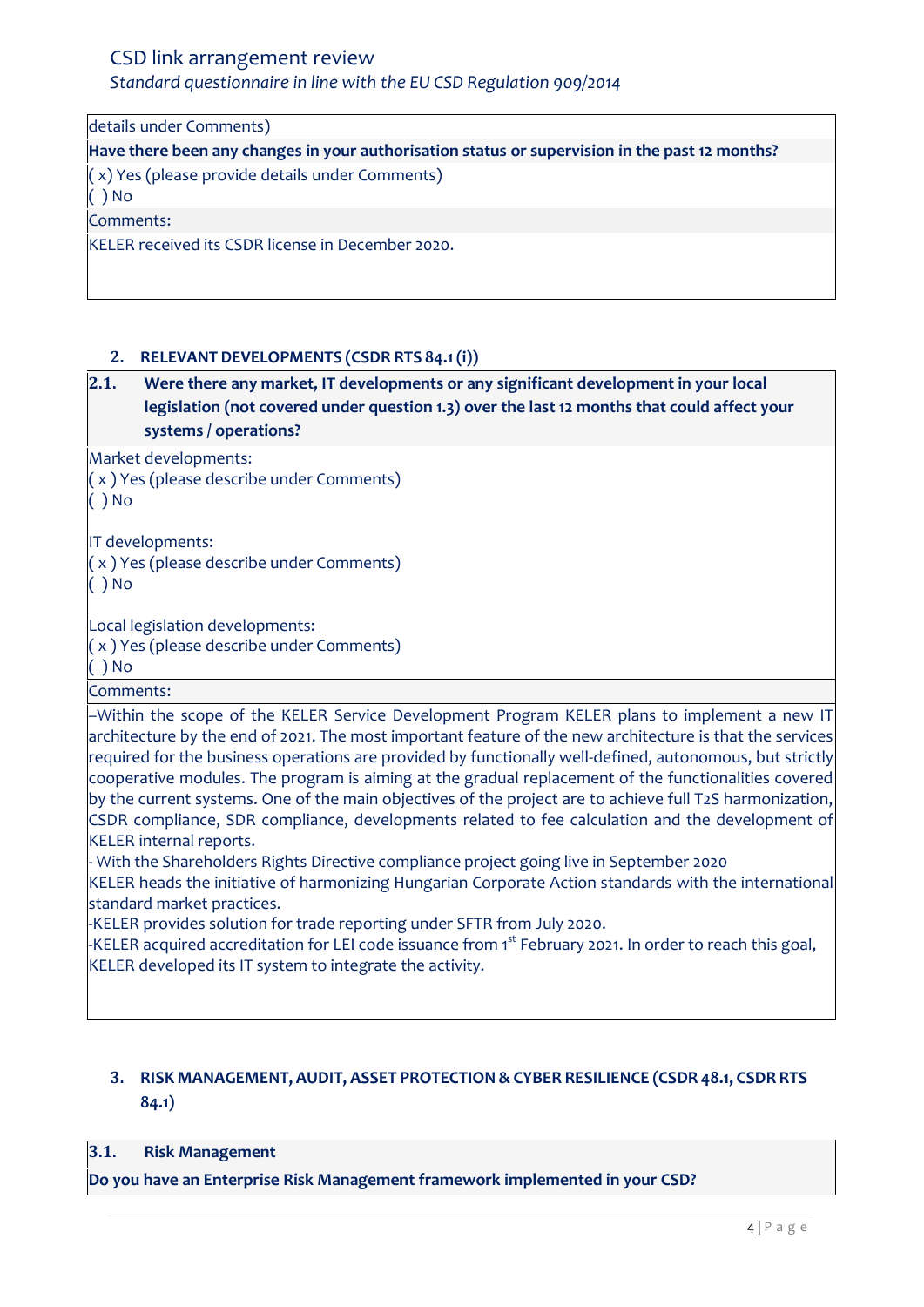*Standard questionnaire in line with the EU CSD Regulation 909/2014*

# ( x ) Yes

#### ( ) No

### **Please briefly describe your CSD's approach to risk management.**

#### Comments:

Article 47 of the CSDR requires that the central securities depository must cover enterprise (business) risks with capital. Risks are assessed and identified within the context of a strategy, by preparing business plans based on multiple potential scenarios.

Controlling department is responsible for monitoring and reporting business risks. This means the regular back-testing of business plans in the strategy and reporting the results to the Management. In addition, the Management also receives regular information about changes in costs and revenues. KELER's Management is responsible for managing enterprise risks.

#### **3.2. Asset protection**

**How does your CSD ensure protection of assets held across the link? (question relevant for both, EEA and EU third-country CSDs, CSDR 84.1 e))**

**Please enclose the legal assessment (i) of the entitlement on securities held across the link, including the law applicable to proprietary aspects, the nature of rights and the possibility of encumbering the assets, as well as (ii) of the impact of insolvency proceedings opened against your CSD on our CSD regarding the segregation requirements, settlement finality, procedures and time-limits to claim securities in your jurisdiction.**

*[File Attachments]*

#### Comments:

In the case of liquidation procedure (or bankruptcy) initiated against KELER, the participant's securities and cash being in custody shall not be included in the liquidation assets thereof.

The general rules relating to insolvency law to be applied are set out in Act XLIX of 1991 on Bankruptcy Proceedings and Liquidation Proceedings, while special provisions different from these are set out in Section 345 of Act CXX of 2001 on the Capital Market (collateral safeguarding the transaction). The protection related to the segregation of

securities accounts can be inferred from these rules.

During the liquidation of KELER, securities registered in securities accounts of Account Holders and their clients maintained by KELER are excluded from assets to be liquidated. During potential liquidation proceedings, the monetary claim which replaces the securities claim of the Account Holder and its client is to be managed identically to the original securities claim. During potential liquidation proceedings, the security deposit specified in Section 338 of the Act CXX of 2001 on the Capital Market is excluded from the assets of KELER to be liquidated.

If the assets which constitute property of Account Holders and their clients cannot be returned to them, or can only be returned in part, then – deviating from the priorities set out in Section 57 of the Act XLIX of 1991 on Bankruptcy Proceedings and Liquidation Proceedings – after settling liquidation costs first, these claims must be settled from the assets of KELER.

If secondary securities were issued, then during liquidation proceedings the primary security shall be handled as a security deposited by the owners of the secondary security, which belongs to the participants and is also excluded from the assets to be liquidated.

The Supervising Authority shall order a complete ban on payouts from the submission date of the application for liquidation, if the assets to be liquidated are lawful and the Supervising Authority deems that suitable management of the interests of creditors, Account Holders and their clients is not ensured.

Segregation, therefore, has practically no effect in terms of insolvency law, thus protection remains the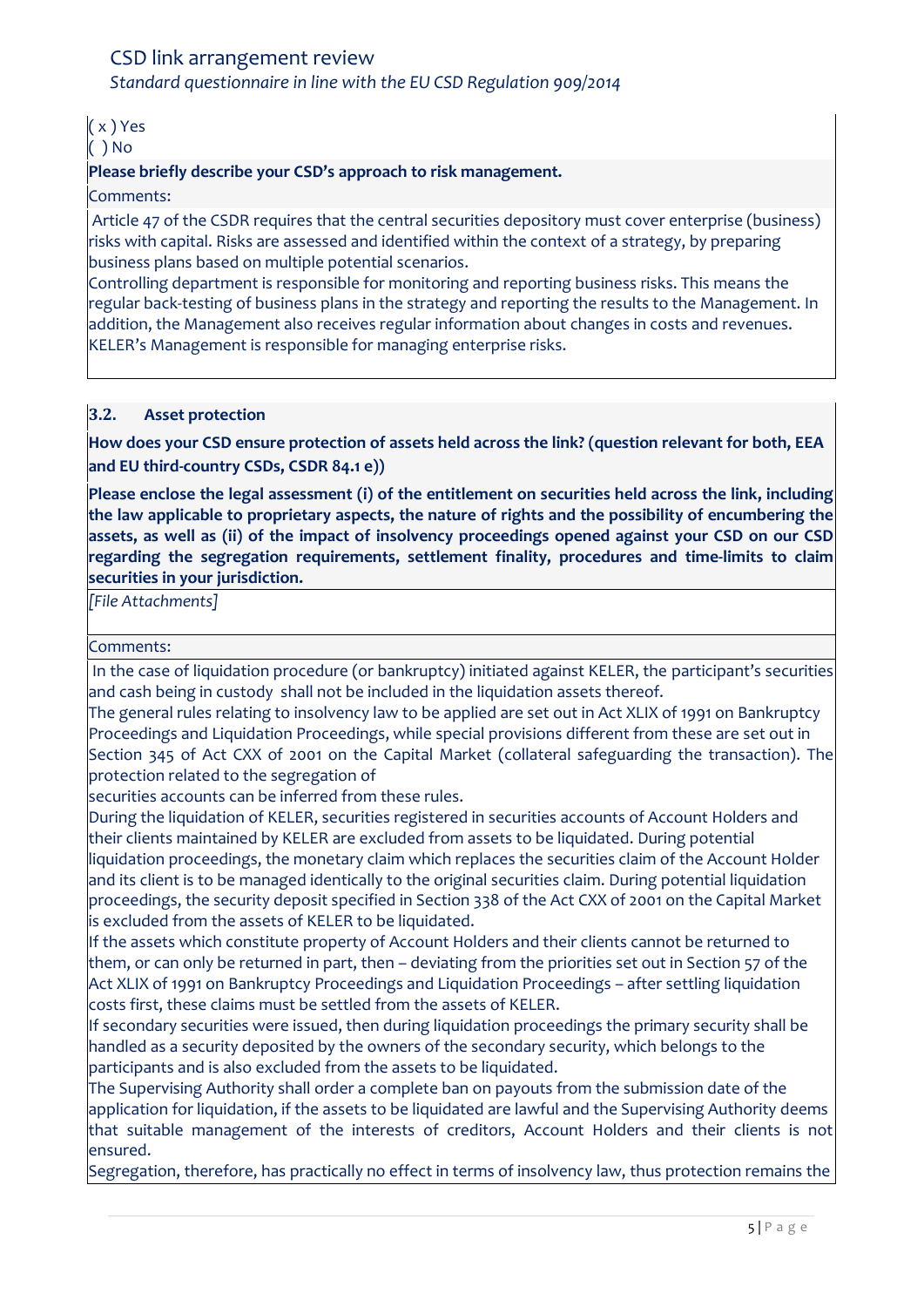same when securities accounts are segregated. See the quoted regulation attached.

# **3.3. Insolvency (CSDR RTS 26 b, 36 d)**

**Please briefly explain the framework that would govern (the very improbable) insolvency of your CSD.**

*[File Attachments] or link to a web page*

Comments:

According to the Act CXX of 2001 on Capital Market the collateral and deposit (assets in custody) determined in the Act are

not part of the liquidation asset of the institution. The securities deposited by the participants at the central depository and the securities registered in the participants' securities accounts or securities deposit accounts are also not part of the liquidation asset of the institution. For further information see point 3.2.

### **3.4. Cyber resilience (CSDR RTS 70.9, 75.5, 78.1)**

#### **Are cyber resilience measures undertaken by your CSD?**

( x ) Yes

( ) No

**Please briefly describe your CSD's approach to cyber resilience. What is the level of maturity of these measures?**

*KELER Zrt.\_tanusitvany\_v10\_EN\_ds.pdf*

Comments:

KELER has established a comprehensive cyber resilience framework. Based on formally accepted cyber resilience strategic and regular risk assessments, the necessary technical, operational and human resource related measurements has been implemented to ensure the protection and continuity of KELER operation day-by-day. Based on independent audit results, a mature level has been achieved. A yearly certification is performed based on NIST SP 800-53 Rev4 standard.

# <span id="page-5-0"></span>**4. OUTSOURCING / CRITICAL SERVICE PROVIDER (CSDR RTS 69.2)**

**4.1. Are there any functions or duties on which you rely on critical service providers? If yes, please provide details of such critical service providers and the functions/duties on which you rely on them.** 

( x ) Yes

( ) No

Comments:

KELER has some of critical service providers, which are related to the IT systems' support services. The internal regulation in this regard and the list of the critical service providers is currently under revision.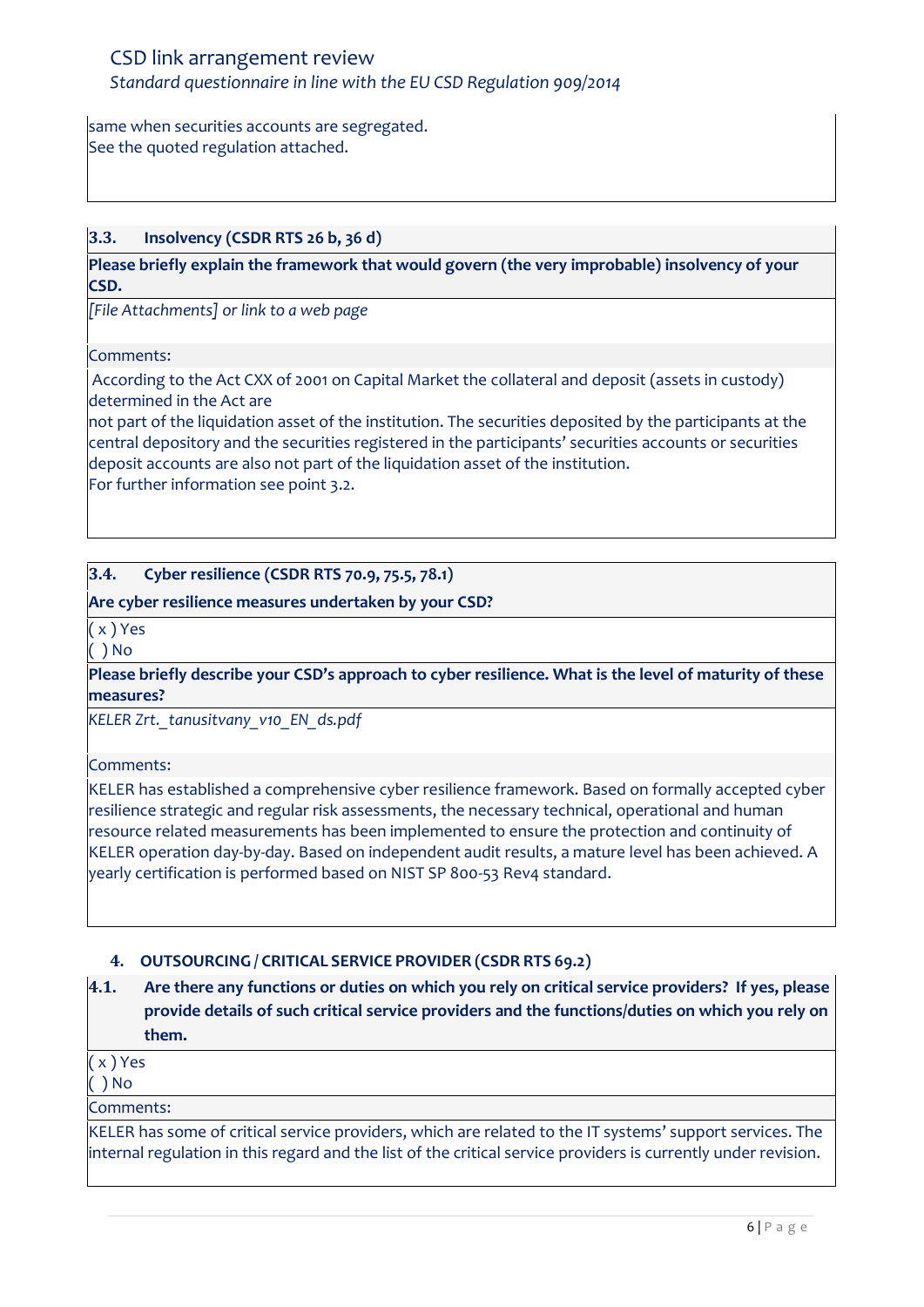# **4.2. Do you outsource any aspect of the settlement or related services or operations to third parties? If yes, please provide details.**

# ( x ) Yes

( ) No

Comments:

KELER outsourced some of its IT development activities – according to its outsourcing rules, backed up by contracts. The internal regulation related to outsourcing and the contracts as well are currently under revision.

KELER also outsourced the safekeeping and custody of physical securities, and the publication functions as per the nonbanking services (APA).

### <span id="page-6-0"></span>**5. CONFIDENTIALITY AND DATA PROTECTION (CSDR RTS 84.1(F))**

# **5.1. Please enclose the documentation/arrangements, which provide for the confidentiality of the information with regard to your operations.**

Information Security Policy, Confidentiality Regulation and Data Protection Regulation of KELER Group. These Regulations are confidential - not publicly available.

Comments:

KELER processes and controls all kinds of data that become known to it in line with the provisions of the applicable regulations, the GDPR, the Act CXII of 2011 on Informational Self-determination on Freedom of Information, and the Regulatory Documents. The detailed Privacy Policy is available on the website of KELER in the Data Protection menu item.

#### **5.2. Do your employees sign a confidentiality clause?**

( x ) Yes

( ) No

-

Comments:

### **5.3. Do you have a formal data protection policy? If yes, please attach a copy or alternatively provide a description of such policies.**

( x ) Yes

( ) No (please comment under Comments)

Please upload files here:

*https://english.keler.hu/Privacy%20Policy/*

Comments:

The detailed Privacy Policy is available on the website of KELER in the Data Protection menu item.

**5.4. Does your jurisdiction have formal data protection or privacy laws/regulations?**

( x ) Yes, it is EU GDPR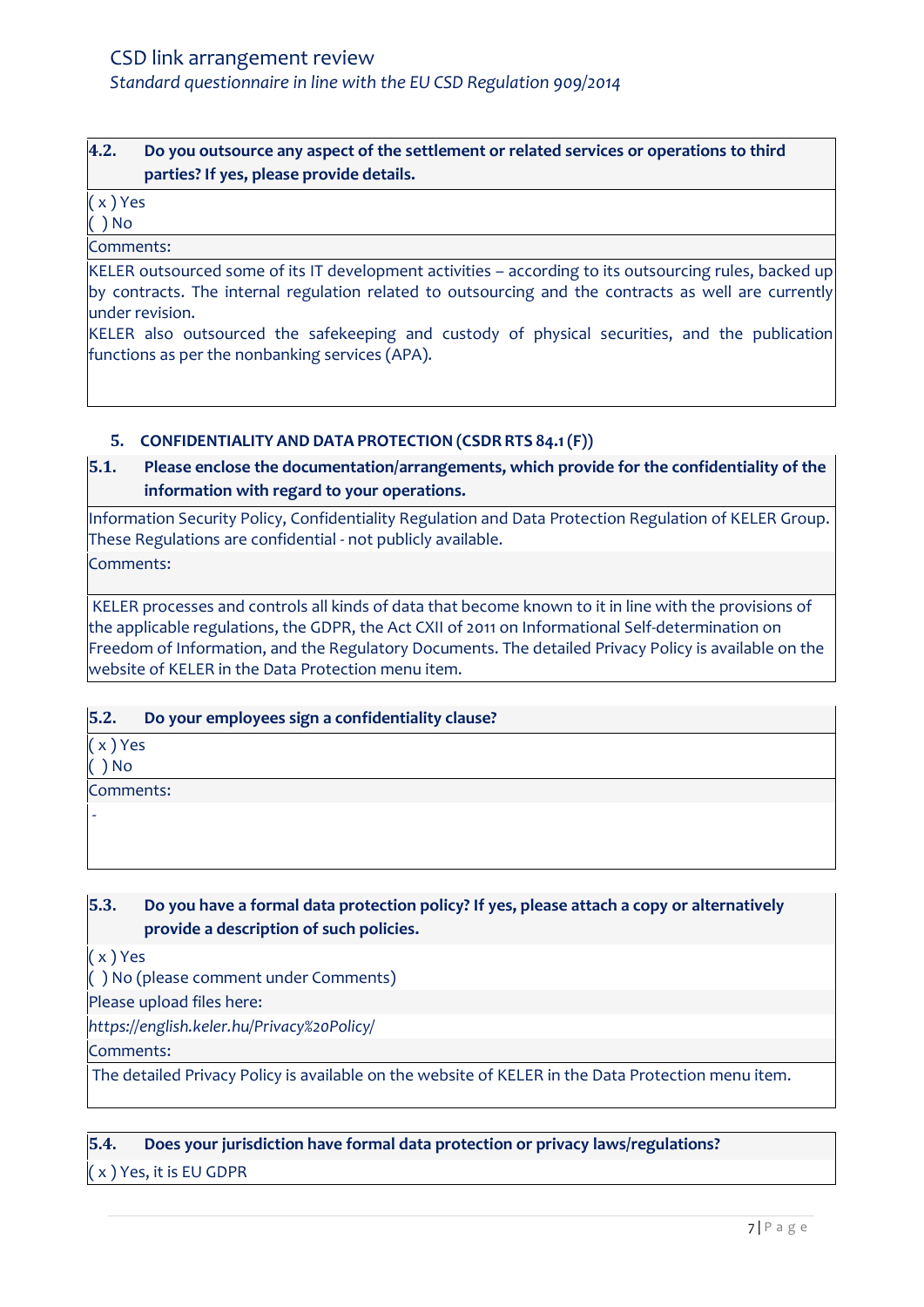( ) Yes, although it is different/supplementing an EU GDPR (please provide the details of the laws under Comments) ( ) No (please comment under Comments) Comments:

https://english.keler.hu/Privacy%20Policy/

**5.5. Are you required to report data breaches to your regulators?** ( x ) Yes ( ) No

Comments:

-

**5.6. In the last 12 months have you reported any data breaches to your regulators? If yes, please provide details.**

( ) Yes (please provide details under Comments)

( x ) No

Comments:

# <span id="page-7-0"></span>**6. DVP SETTLEMENT (CSDR RTS 84.1(J))& FINALITY (CSDR 39.4, 48.4))**

# **6.1. Is DVP settlement in your systems conducted via accounts at the central bank of the relevant settlement currency?**

( x ) Yes

( ) No (please provide details under Comments)

Comments:

Local custodian banks use their central bank HUF main account for DVP settlement, on which KELER has entitlement to deduct and credit. Broker-dealers though have the possibility to keep their HUF accounts at the Central Bank, still keep their cash accounts in the books of KELER, and hence the settlement takes place in our books in that case. KELER also obtained a licence to provide certain banking type ancillary services.

# **6.2. Please disclose the rules governing the moment of entry and irrevocability of transfer orders and finality of cash and securities transfers related to settlement in your system.**

# Moment of entry:

In line with the internal requirements of T2S and based on Section 4 (1) of the Act XXIII of 2003 on Settlement Finality in Payment and Securities Settlement Systems (Tvt.) the execution and settlement netting of orders received until the notice on the proceedings to restrict payment is taken receipt of can be completed and are unappealable regardless of the opening of the proceedings to restrict payment against the Participant. In line with the internal requirements of T2S and based on Section 4 (2) of the Tvt. this is applicable to the opening of proceedings to restrict payment against the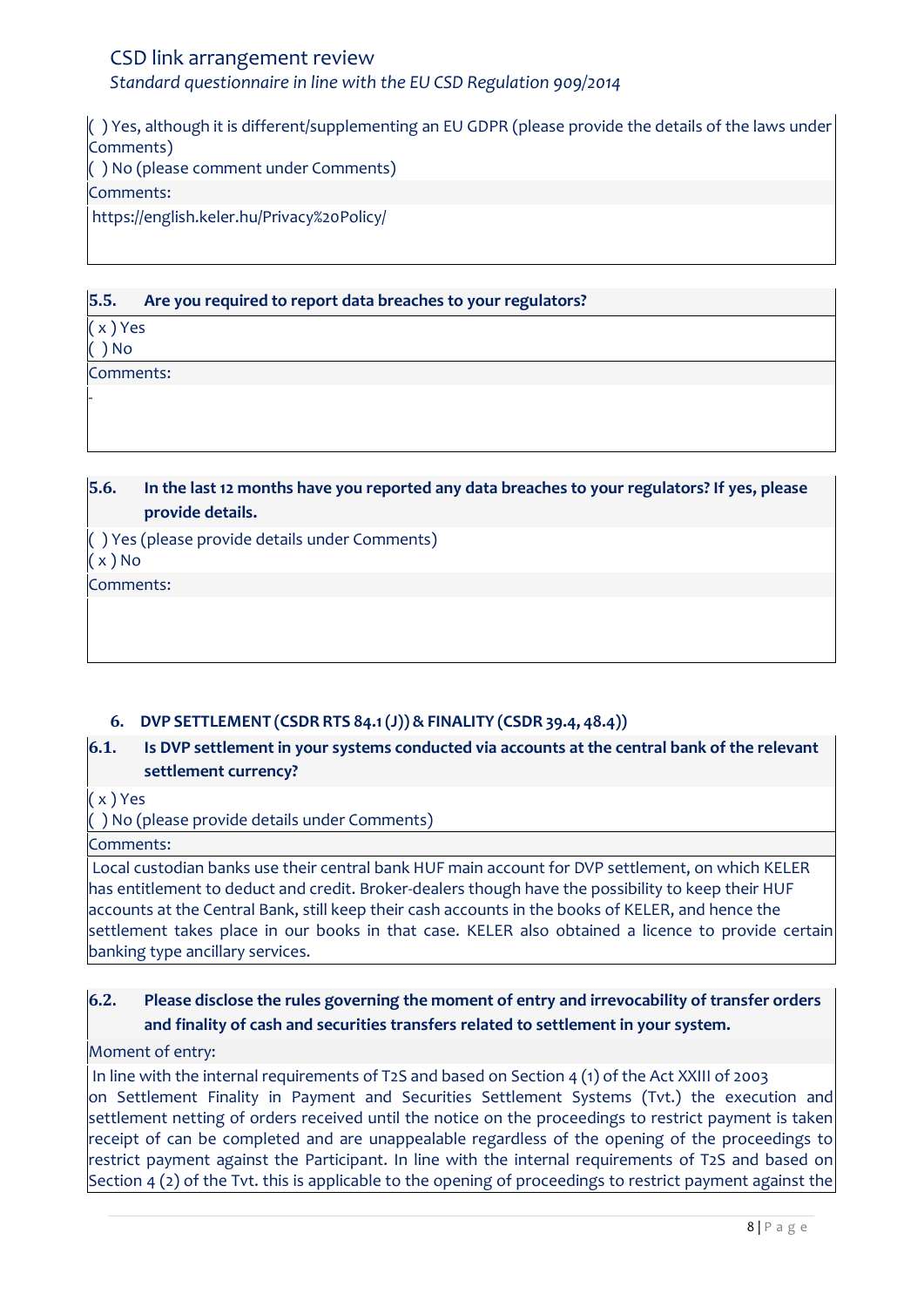*Standard questionnaire in line with the EU CSD Regulation 909/2014*

participant of linked system (System link) and the system operator of the system link that is not considered participant.

KELER considers the order for the value date concerned received order (either submitted on the same day or with value dating or recycled from earlier) on the day if the order

- is successfully received within the cut-off times,

- is submitted in the manner and with the content determined in the SLA (i.e. the order is not rejected for reasons of logic, format or content), and

- the related verification of cover was successful.

Following the time when the System suspended the admission of instructions that is following the time of notification of an insolvency proceeding KELER shall consider as admitted the following instructions:

- with regard to transfer instructions settled outside the T2S system (that is, in KELER) and not in T2S currency KELER shall consider as admitted on the given day instructions for the given value date, whether submitted electronically or as a document, if the instruction
	- was submitted in the way and with the content defined in the GRB, is correct in terms of form and content, and as such it was admitted by KELER (that is, it was not rejected due to reasons of logic, form, or content)
	- is a successfully matched and secured transfer instruction
	- if a notification of insolvency proceeding against the Participant is received, KELER shall consider unmatched and unsecured transactions as not admitted, and shall delete them from the settlement process.
- with regard to transfer instructions settled in the T2S system and in T2S currency KELER shall consider as admitted on the given day instructions for the given value date, whether submitted electronically or as a document, if the instruction
	- was submitted in the way and with the content defined in the GRB, is correct in terms of form and content, and as such it was admitted by KELER (that is, it was not rejected due to reasons of logic, form, or content)
	- is a matched transfer instruction, which KELER shall attempt to settle until the end of the given settlement day. If settlement fails, at the end of the settlement cycle the instruction is deleted.
	- transactions that credit the partner subject to the insolvency proceeding will be settled after the start of the insolvency proceeding, as well.

#### Moment of irrevocability:

When the initial instruction is matched, the settlement process started, and there is no way to cancel it: meaning the settlement actually took place in KELER's systems. In accordance to the Finality Directive, book-entry transfers within KELER's books are final and irrevocable.

Moment of finality:

When the settlement actually takes place in KELER's systems. In accordance to the Finality Directive, book-entry transfers within KELER's books are final and irrevocable.

Following receipt of the notice on the proceedings to restrict payment KELER cancels the transfer orders submitted by the Participant but not accepted until the receipt of the notice on the proceedings to restrict payment.

# **6.3. Please confirm that retransfer of securities before a transfer is final is prohibited in your systems? (CSDR 48.4)**

( x ) Yes

( ) No (please provide details under Comments)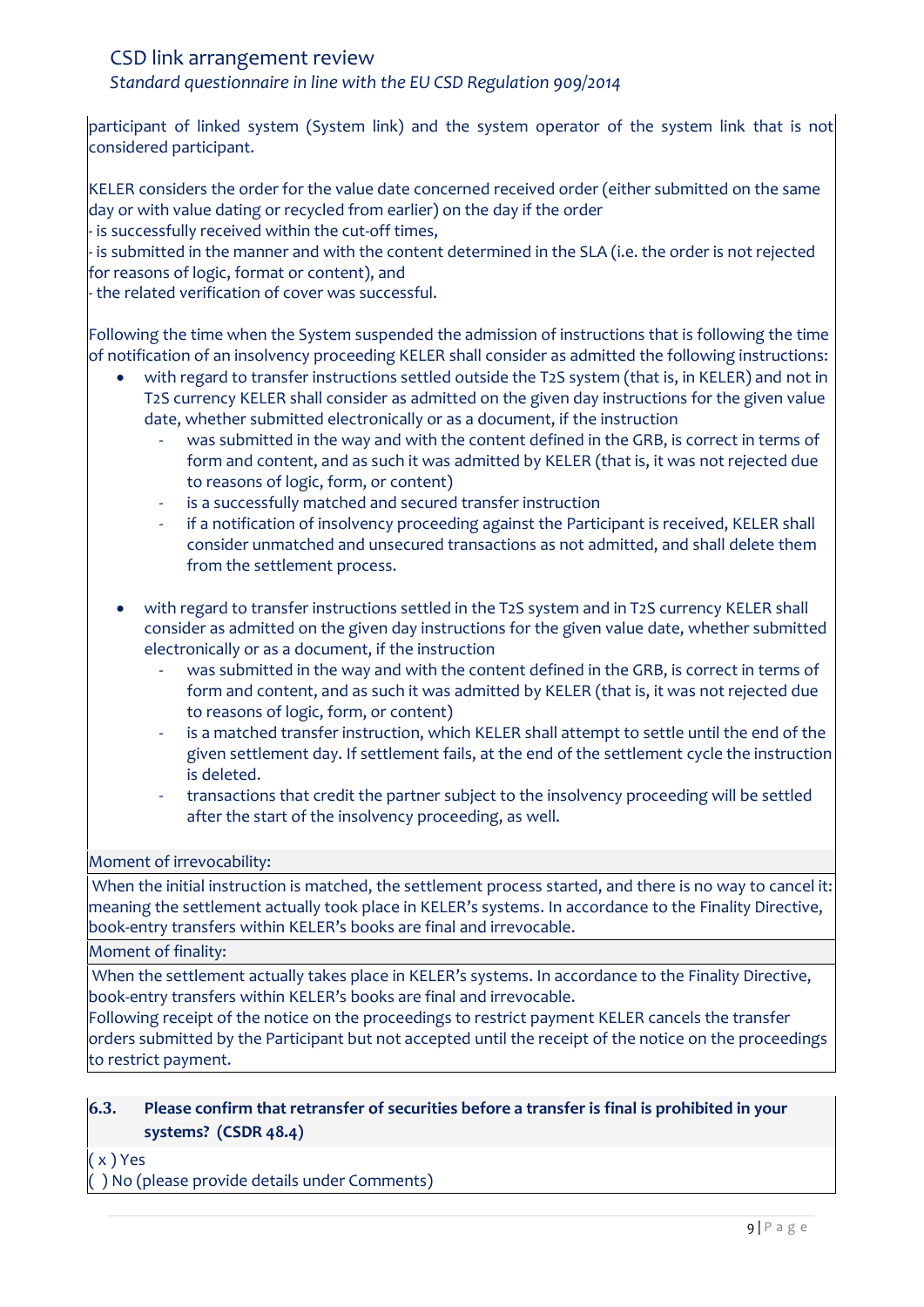Comments:

-

### <span id="page-9-0"></span>**7. INTEGRITY OF ISSUE & RECONCILIATION (CSDR 37 &CSDR RTS 59, 64, 65, 86)**

**7.1. Please confirm that you conduct daily reconciliation to verify the number of securities making up a securities issue or part of a securities issue in your systems is equal to the sum of securities recorded on the securities accounts of your participants; and the results of such reconciliation are available to your participants (and linked CSDs) after the closure of the settlement day and in any case prior to the start of the next settlement day you endeavour to resolve any mismatches and inconsistencies revealed by the reconciliation process before the beginning of settlement on the following business day.**

( x ) Yes

-

( ) No (please provide details of the relevant processes under Comments)

Comments:

# **7.2. If the reconciliation process reveals undue creation or deletion of securities that is not solved by the end of the following business day and you decide to suspend from settlement the securities issue, please describe the process and means used to inform your participants and other CSDs holding securities with you.**

Although KELER does not expect that any event raising the suspicion of deviation would occur, KELER analyses all cases of non-compliance and controversy that may result from reconciliation and intends to solve them on the day of occurrence. If it can be concluded based on the reconciliation that the creation or cancellation of securities was unjustified, and KELER does not sort out the issue until the end of the following settlement day, KELER suspends the settlement of the securities series concerned until the unjustified securities creation or cancellation is remedied, and it requests the trading venue concerned to suspend it also. KELER informs its participants and the authorities involved without delay via phone and/or email [beyond the regular communication channel (KID / SWIFT)]. After the correction of any deviation, the suspension of the securities series is terminated, thus ensuring continuous trading of the securities concerned.

# **7.3. Please describe the process and means used to inform your participants and other CSDs holding securities with you after undue creation or deletion of securities has been remedied and settlement is resumed.**

KELER informs its participants and other CSDs involved through the agreed communication channels (KID / SWIFT) and via phone and/or email in due course. However please note that KELER-s system and instruction handing is set up in a way, that there is no chance for a securities account to receive undue securities.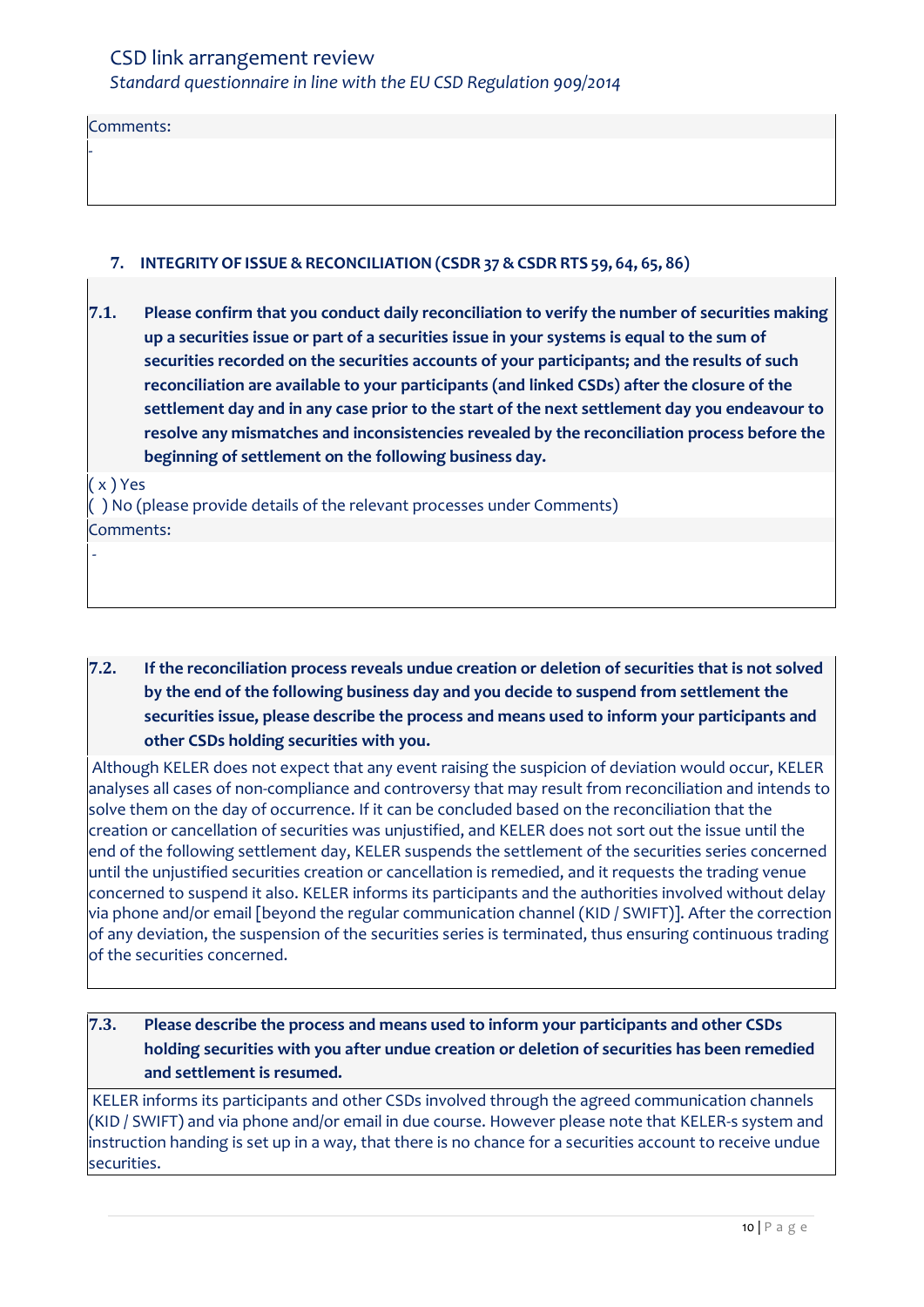# **7.4. Do you currently transmit to your participants (including other CSDs holding securities with you) information on the processing of corporate actions? If not, please describe under Comments the enhancements planned in this regard, as relevant.**

( x ) Yes

 $( )$  No

Comments:

KELER sends notifications of upcoming CA events electronically in accordance with the contract/ Service Level Agreement concluded with the Participant.

# <span id="page-10-0"></span>**8. USE OF LEIS IN THE CSD SYSTEM (CSDR ITS 11.5 )**

# **8.1. Do you identify CSDs, CSD participants, settlement banks and issuers (as per point CSDR ITS 11.5(d)) with LEIs in your system?**

( x ) Yes

( ) No

-

Comments:

**8.2. In case the response to the first question in the section is "Yes", please describe your review processes to ensure issuers' LEIs are renewed annually?**

In line with the expectations of ESMA, after the CSDR license is received, KELER validates that the LEIs provided by issuer participants are the identifiers of the appropriate legal entities and the identifiers are valid. KELER sends alert to issuer participants before the expiry date of LEI Codes and asks them to make the necessary steps for the renewal.

# **8.3. In case the response to the first question in the section is "Yes", please describe the actions you would take should an issuer fail to renew its LEI annually?**

Issuers with invalid LEI codes will cease to be eligible to use KELER's services till the renewal process has been taken place.

# <span id="page-10-1"></span>**9. SYSTEMS, COMMUNICATION ARRANGEMENTS, BUSINESS CONTINUITY AND RECOVERY PLANS (CSDR RTS 8.3, 69.1, 84.1(G) & 84.1(H) (II))**

# **9.1. Please describe the communication standards and procedures applicable to your settlement and other core systems.**

KELER provides electronic communication through:

- its proprietary system (KID) using ISO standard format messages
- or the interface available on the website of KELER (eKID)
- the SWIFT system (in line with the KELER SWIFT Rule Book)
- CAPS system (SRD compliance) using ISO standard format messages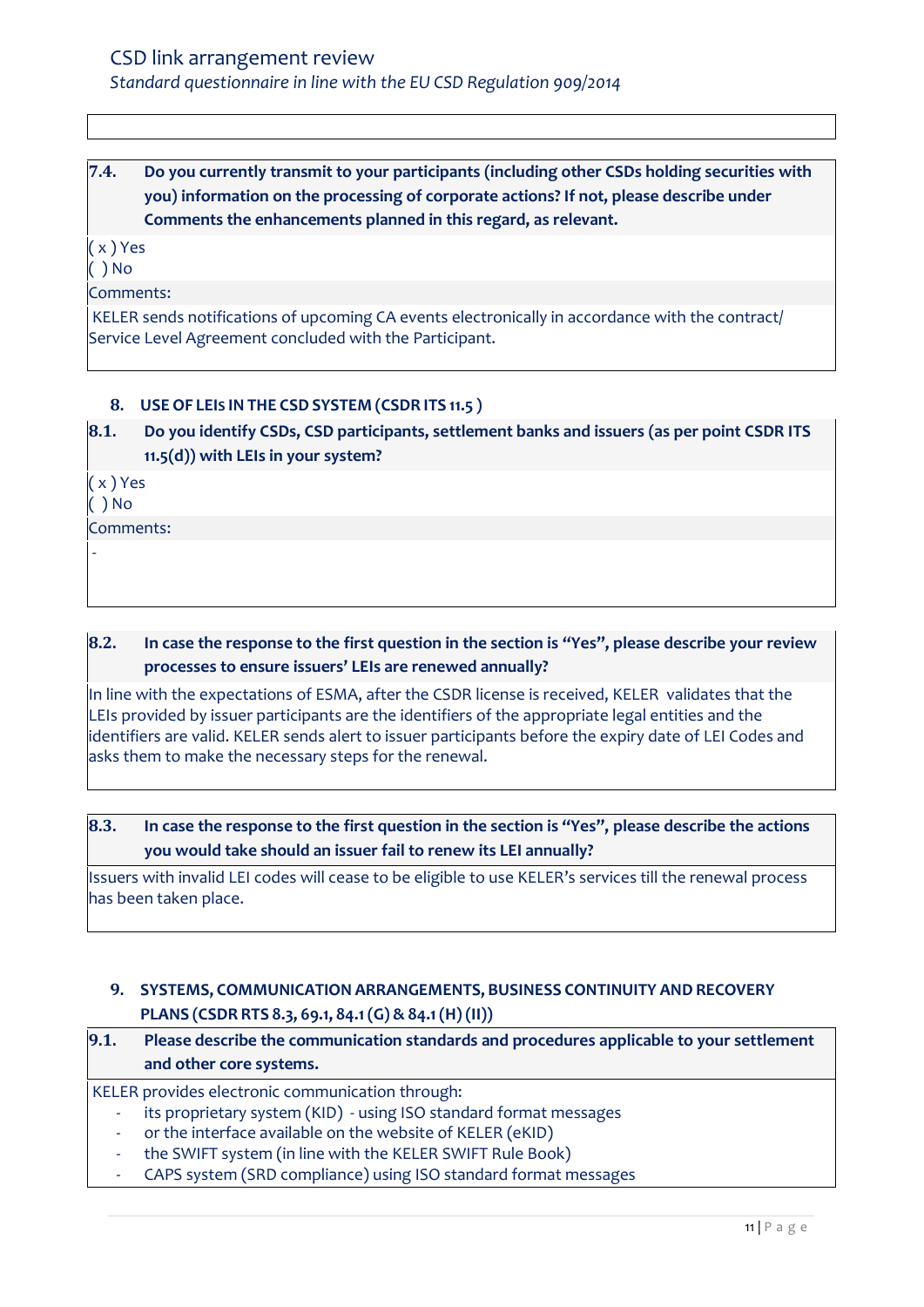# **9.2. Where SWIFT communication is not possible which alternative means of communication could be used between you and your participants (including other CSDs)?**

#### ( x ) Fax (Fax number: +36 1 352 1042)

( x ) E-mail (Email address: accountmanagement@keler.hu; Correspondence is through forced TLS connection, and files/mails can be sent in SMIME encrypted mail, or in AES 256 encrypted zip files. In the latter case it is recommended that sensitive data is stored in the encrypted zip only, additionally, the password should be of at least 12 characters, include special characters, and should be changed monthly. If any electronic communication client relationship system is not available, the participant acknowledges that in case of substituting email advice KELER is not liable for damage arising from sending unencrypted advice or forwarding the advice without digital authentication.) ) ( ) Other (please describe)

#### **9.3. Do you have a business continuity plan which can you can share with us?**

( x ) Yes

( ) No (please provide details under comments)

Please upload files here:

*https://english.keler.hu/Key%20documents/Regulatory%20documents/Management%20of%20Extraordinary %20Situations%20of%20KELER%20Group/*

Comments:

-

# **9.4. Recovery plan (CSDR 22.2, CSDR RTS 8.3)**

#### **Does your CSD have a recovery plan?**

( x ) Yes

( ) No (please provide details under comments)

Please upload files here or briefly describe measures your CSD could take that may have an impact on the linked CSD(s)

KELER's recovery plan prepares KELER for possible financial difficulties, system deteriorations and any pre plannable situation that can cause system and KELER downtime. The plan includes restoration scenarios in a timely manner. The plan is aligned with KELER's risk management framework. Through the recovery plan, KELER has set up a governance framework that detects a stress situation and ensures its operation in a crisis.

Comments:

-

**9.5. Please describe the media used to communicate with your participants (including other CSDs holding securities with you) on:**

- **a) operational issues**
- **b) activation of business continuity plan**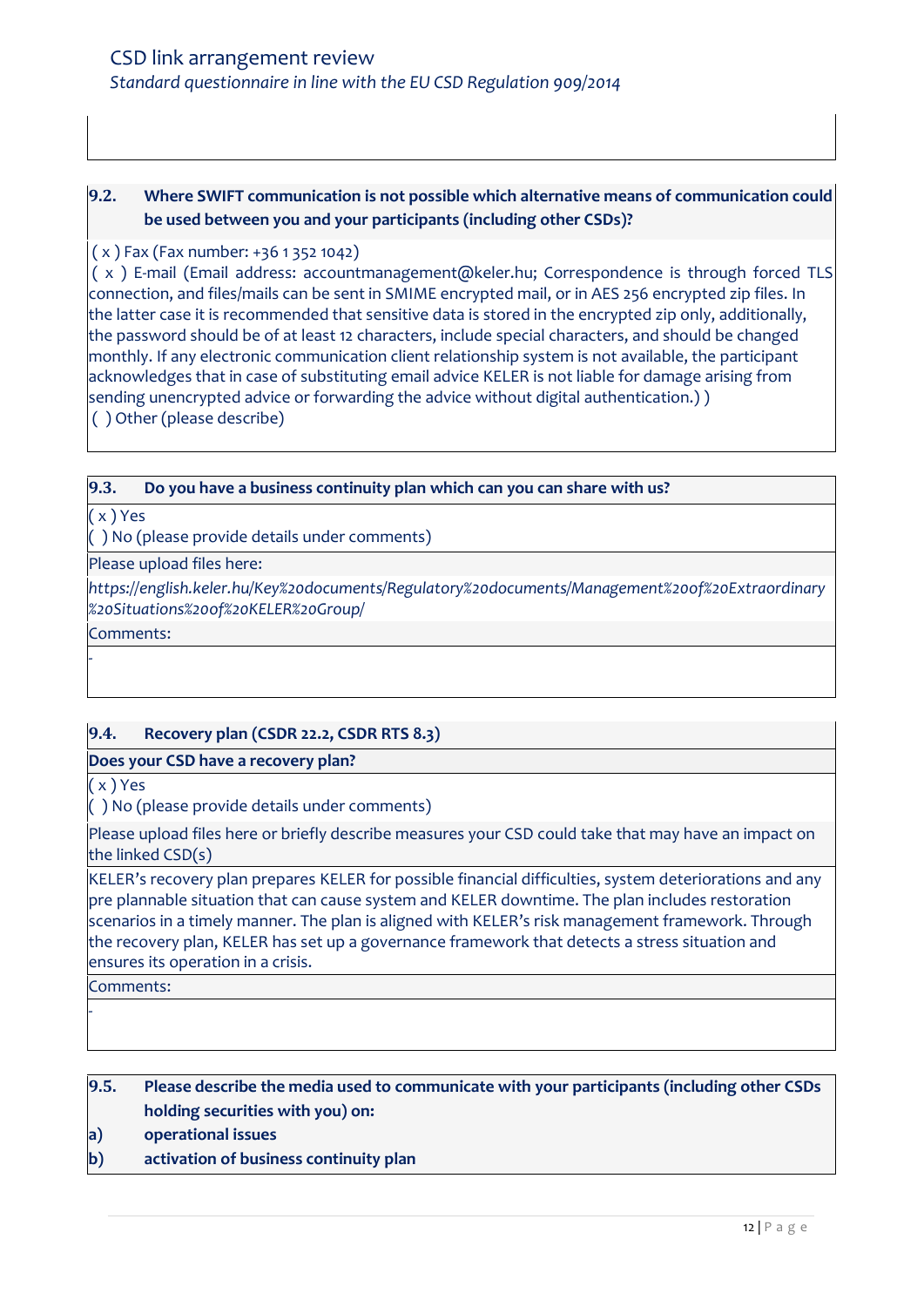*Standard questionnaire in line with the EU CSD Regulation 909/2014*

#### **c) operational issues being remedied, or plan being deactivated.**

a) SWIFT, KID, email, telephone and publication on our website b) KID, email, telephone and publication on our website c) KID, email, telephone and publication on our website

# **9.6. Please provide the contact details of the person who can be contacted in case of business contingency both within business hours and outside business hours.**

KELER Group contact details are:

KELER Group switchboard: (+36-1) 483-6100

KELER Group Service Desk phone number: (+36-1) 483-6120

KELER Group telefax number: (+36-1) 342–3539

KELER Group Service Desk e-mail: servicedesk@keler.hu

KELER Group central e-mail: keler@keler.hu

**[KELER Group contact list by departments](https://english.keler.hu/Contacts/Contact%20us/)** 

### <span id="page-12-0"></span>**10. SECURITIES SUBJECT TO IMMOBILISATION – ANSWER ONLY IF APPLICABLE (CSDR RTS 59.3)**

| 10.1. Please confirm that your vault security features include the following: |                                           |  |
|-------------------------------------------------------------------------------|-------------------------------------------|--|
| <b>Security Guards</b>                                                        | (x)Yes                                    |  |
|                                                                               | ) No                                      |  |
| 24-hour closed-circuit camera surveillance                                    | $x)$ Yes                                  |  |
|                                                                               | ) No                                      |  |
| Dual control over all activities                                              | (x)Yes                                    |  |
|                                                                               | ) No                                      |  |
| Monitoring of access via a log book                                           | (x) Yes                                   |  |
|                                                                               | $\int$ ) No                               |  |
| <b>Alarms</b>                                                                 | $(x)$ Yes                                 |  |
|                                                                               | ) No                                      |  |
| <b>Panic buttons</b>                                                          | (x)Yes                                    |  |
|                                                                               | $()$ No                                   |  |
| <b>Movement detectors</b>                                                     | (x)Yes                                    |  |
|                                                                               | $\left(\begin{array}{c}\right)$ No        |  |
| <b>Timed locks</b>                                                            | $(x)$ Yes                                 |  |
|                                                                               | $\big)$ No                                |  |
| Fire suppression systems                                                      | $(x)$ Yes                                 |  |
|                                                                               | $\big)$ No                                |  |
| Flood control systems                                                         | $(x)$ Yes                                 |  |
|                                                                               | $()$ No                                   |  |
| Earthquake-resistant structures                                               | $(x)$ Yes                                 |  |
|                                                                               | $\int$ ) No                               |  |
| Other (please list additional features)                                       | Wall-drilling and wall-demolition sensors |  |
|                                                                               |                                           |  |

#### **10.2. Please state the location of the vault.**

The location of the vault is in the centre of Budapest  $(s^{\text{th}}$  district). The vault was moved in December,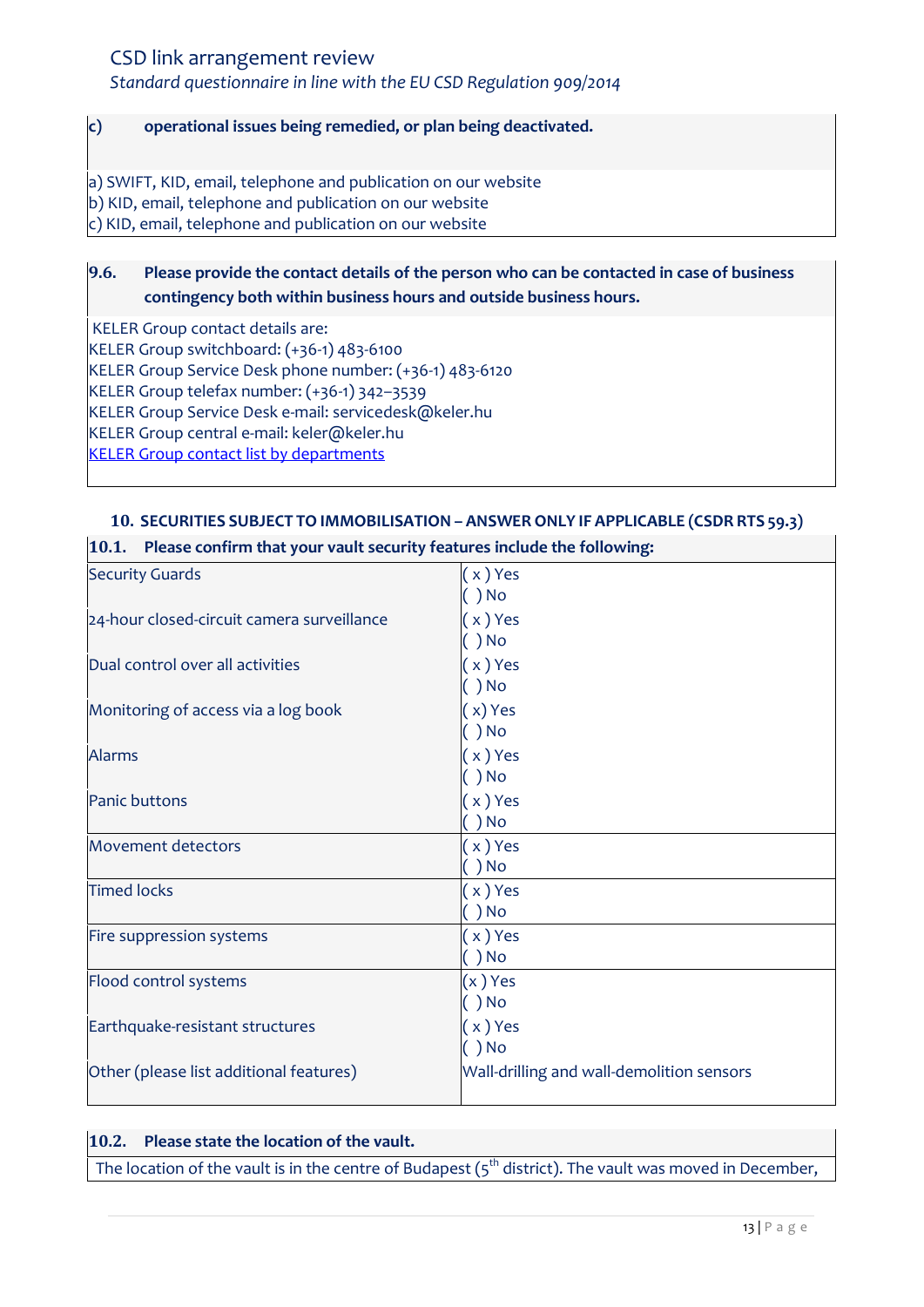2020 to current location.

**10.3. Do you have procedures and controls for physical transportation of securities?** ( x ) Yes ( ) No Comments: -

**10.4. Were there any exceptions for the vault safeguards noted in your last audit? If yes, please outline the exceptions and steps taken to rectify.**

( ) Yes

 $(x)$  No

-

Comments:

**10.5. In the last 12 months, have you experienced any breaches in these safeguards? If yes, please describe how they were addressed / resolved?**

( ) Yes

-

( x ) No

Comments:

**10.6. Do you outsource the safekeeping of physical assets? If "Yes" please provide further details under Comments.** 

( x ) Yes

( ) No

Comments:

The vault services are outsourced to an external bank.

# **10.7. Please outline how you monitor vault capacity levels and advise what capacity the vault is operating to.**

The current capacity utilisation rate is 50%. On request the vault capacity can be increased. KELER Ltd. does annual inventory check for reconciliation and also on every delivery in, there is a capacity check done.

**10.8. Please outline your Business Continuity Plan should the operation of your vault become impaired.**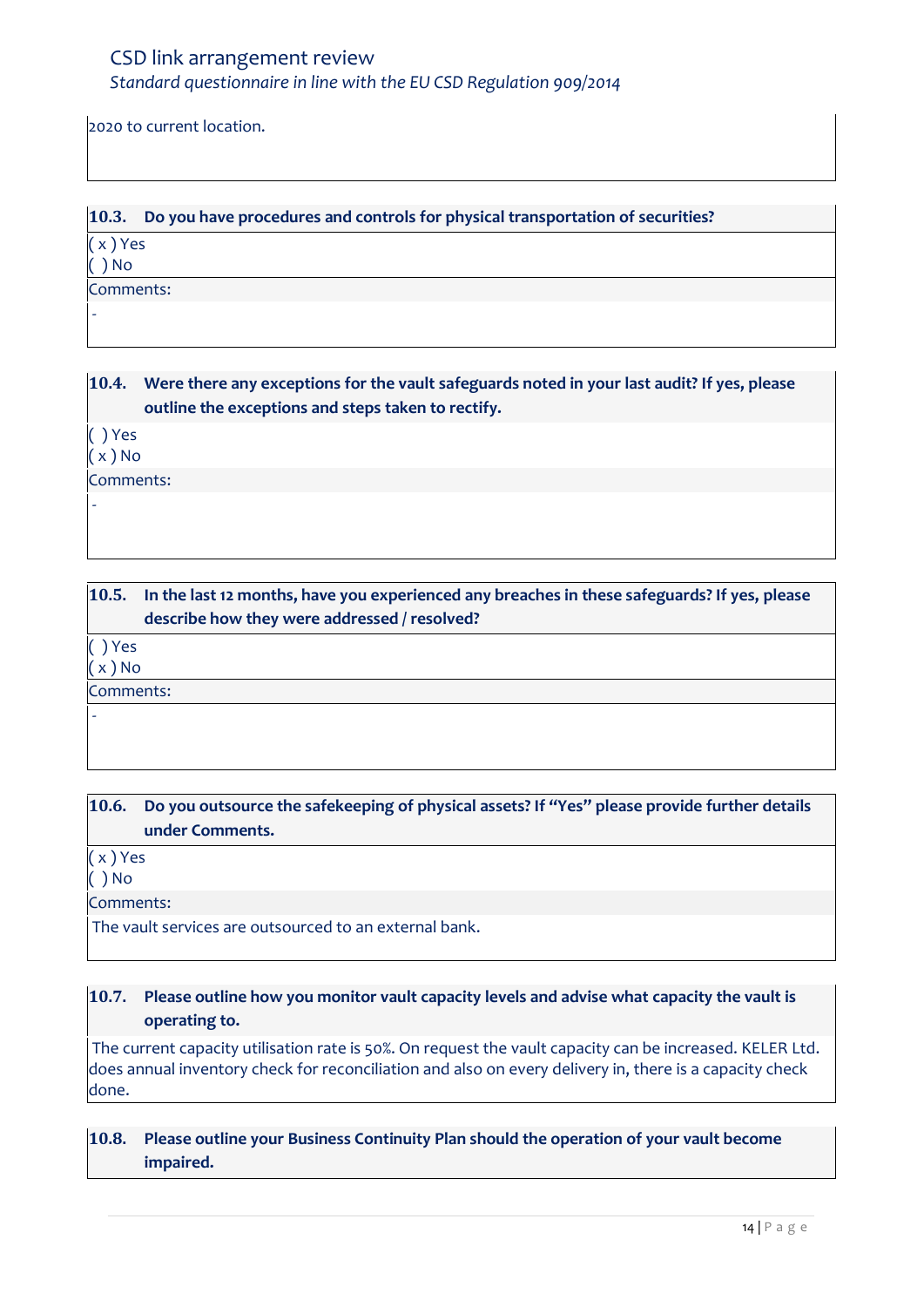*Standard questionnaire in line with the EU CSD Regulation 909/2014*

We follow the provisions of our Business Continuity Plan (please refer to the point 8.3.).

**10.9. How frequently are physical securities counted and reconciled with your records?**  ( ) Quarterly ( ) Semi annually ( x ) Annually ( ) Other (please specify) Comments: -

### <span id="page-14-0"></span>**11. ADDITIONAL NON-EU CSDQUESTIONS (CSDR RTS 84.1(B))**

**11.1. Financial soundness and audit (CSDR RTS 84.1 (b)- financial soundness)**

**Please enclose the latest internal, external and regulatory audits.**

*N/A, KELER is an EU CSD.*

**How frequently is your CSD's activities audited by your internal and external auditors, relevant authorities? Please provide the date of the last internal, external and regulatory audits.**

Comments:

Please enclose your latest annual report in English including your latest financial figures

[File Attachment]

**11.2. Governance (CSDR RTS 84.1 (b))**

**Please outline your governance arrangements** 

**The CSD with which an EU CSD has a link, should have the governance arrangements outlining the following:** 

**(a) the composition, role, responsibilities, procedures for appointment, performance assessment and accountability of the Board and of its committees;** 

**(b) the structure, role, responsibilities, procedures for appointment, performance assessment and accountability of the Management Committee;** 

**(c) the reporting lines between the Board & the Management Committee.**

**Please briefly explain the governance arrangements in place in your CSD in that respect.**

*N/A, KELER is an EU CSD.*

# Comments:

- a)
- b)
- c)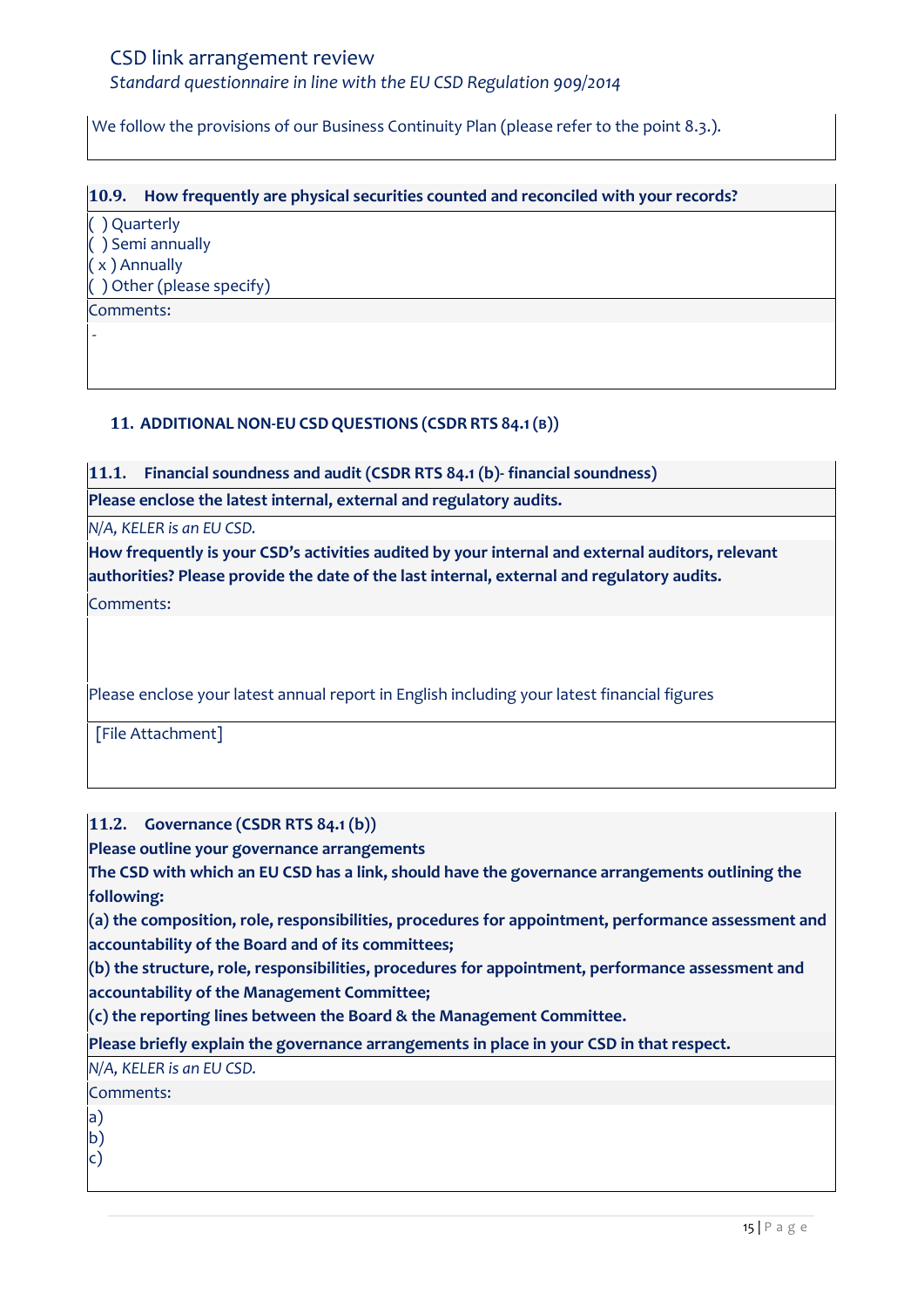# *Standard questionnaire in line with the EU CSD Regulation 909/2014*

| Does your organisation have an internal Code of (1) Yes<br>Conduct?                       | ) No          |
|-------------------------------------------------------------------------------------------|---------------|
| Do you have a fraud prevention & insider dealing $\left( \right)$ Yes<br>Policy in place? | ) No          |
| Do you have a Conflict of Interest Policy &<br>Register in place?                         | ) Yes<br>) No |

### **11.3. Processing capacity (CSDR RTS 84.1 (b))**

**How often do you assess and test your capacity utilisation under stress conditions?** 

Comments:

( ) Annually

( ) Every two years

( ) Every three years

( ) Every four years or more

#### ( ) Never

Please state your daily degree of capacity (percentage on average and at peak) utilisation with regard to:

| Settlement                 | % on average:<br>% at peak: |
|----------------------------|-----------------------------|
| Asset servicing (corporate | % on average:               |
| actions, income)           | % at peak:                  |

### **11.4. Operational reliability (CSDR RTS 84.1 (b))**

**In the last 12 months have you had system outages or slowdowns that have impacted your ability to service your participants? If yes, please detail how many such events there have been.**

( ) Yes

( ) No

Comments:

**What has been your average settlement system uptime over the last 12 months?**

**Have you suffered any claims due to operational loss over the past 3 years? If so, please describe the case.**

#### <span id="page-15-0"></span>**12. ANY ADDITIONAL COMMENT**

# **12.1. Please include any additional information and comment that are important in the context of the CSDR due diligence that could not fit under the questions above**

Please note that KELER does not take any responsibility for the accuracy, content, completeness, legality, reliability of the information or for any kind of information error or omission in this Due Diligence Questionnaire.

No liability (whether direct, indirect, or consequential, in contract, tort or otherwise) will be assumed by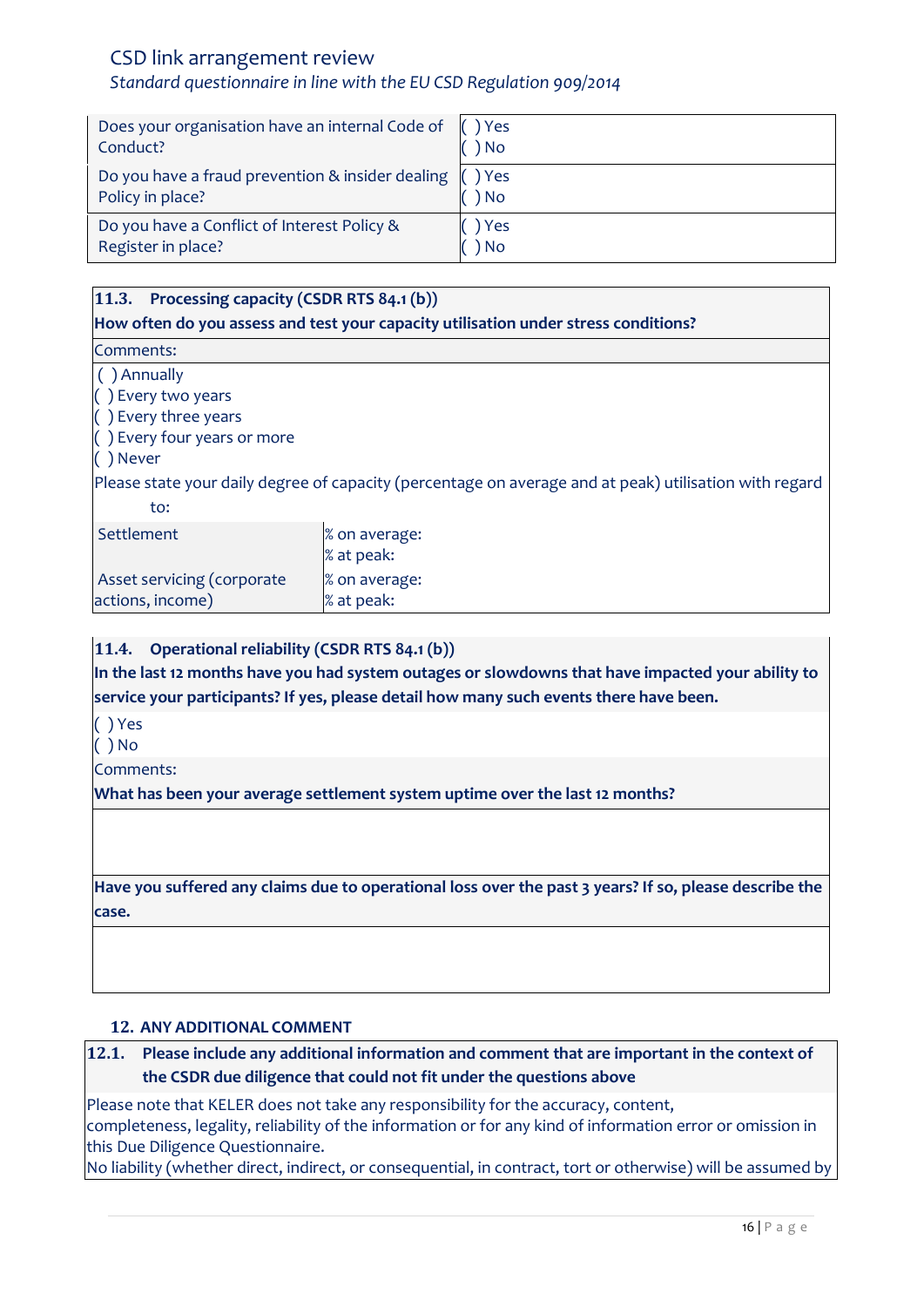*Standard questionnaire in line with the EU CSD Regulation 909/2014*

KELER for any costs, expenses, losses or liabilities incurred in connection with the use of (or the inability to use) this Due Diligence Questionnaire.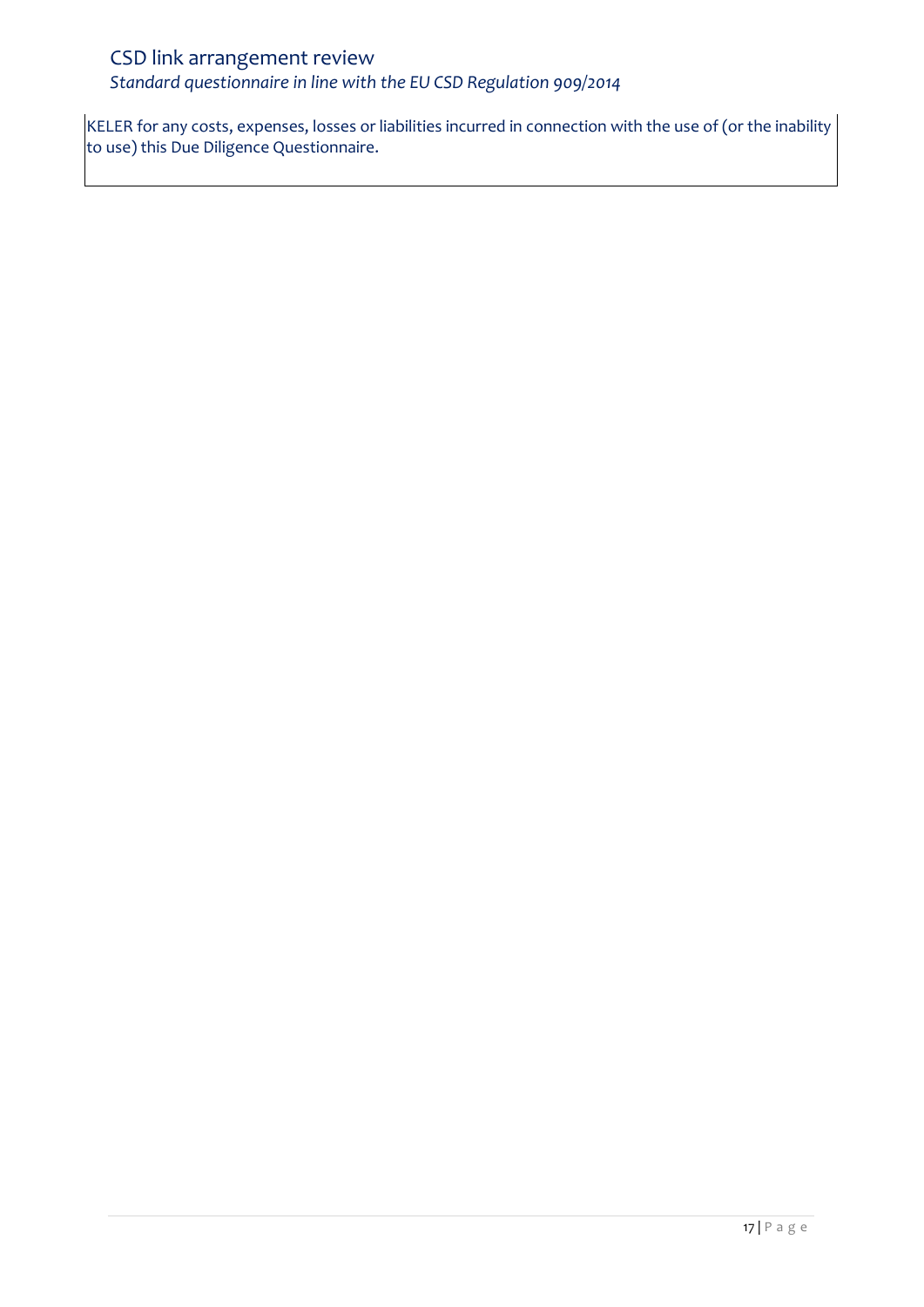ANNEX - EXTRACT OF THE RELEVANT ARTICLES

 $\mathsf{I}$ . CSD REGULATION (909/2014)<sup>3</sup>

#### *Article 37*

#### **Integrity of the issue**

<span id="page-17-1"></span><span id="page-17-0"></span>1. A CSD shall take appropriate reconciliation measures to verify that the number of securities making up a securities issue or part of a securities issue submitted to the CSD is equal to the sum of securities recorded on the securities accounts of the participants of the securities settlement system operated by the CSD and, where relevant, on owner accounts maintained by the CSD. Such reconciliation measures shall be conducted at least daily.

2. Where appropriate and if other entities are involved in the reconciliation process for a certain securities issue, such as the issuer, registrars, issuance agents, transfer agents, common depositories, other CSDs or other entities, the CSD and any such entities shall organise adequate cooperation and information exchange measures with each other so that the integrity of the issue is maintained.

3. Securities overdrafts, debit balances or securities creation shall not be allowed in a securities settlement system operated by a CSD.

4. ESMA shall, in close cooperation with the members of the ESCB, develop draft regulatory technical standards to specify the reconciliation measures a CSD is to take under paragraphs 1, 2 and 3.

ESMA shall submit those draft regulatory technical standards to the Commission by 18 June 2015.

Power is delegated to the Commission to adopt the regulatory technical standards referred to in the first subparagraph in accordance with Articles 10 to 14 of Regulation (EU) No 1095/2010.

#### *Article 38*

#### **Protection of securities of participants and those of their clients**

1. For each securities settlement system it operates, a CSD shall keep records and accounts that shall enable it, at any time and without delay, to segregate in the accounts with the CSD, the securities of a participant from those of any other participant and, if applicable, from the CSD's own assets.

2. A CSD shall keep records and accounts that enable any participant to segregate the securities of the participant from those of the participant's clients.

3. A CSD shall keep records and accounts that enable any participant to hold in one securities account the securities that belong to different clients of that participant ('omnibus client segregation')

 $\overline{\phantom{a}}$ 3 https://eur-lex.europa.eu/legal-content/EN/TXT/?uri=CELEX%3A32014R0909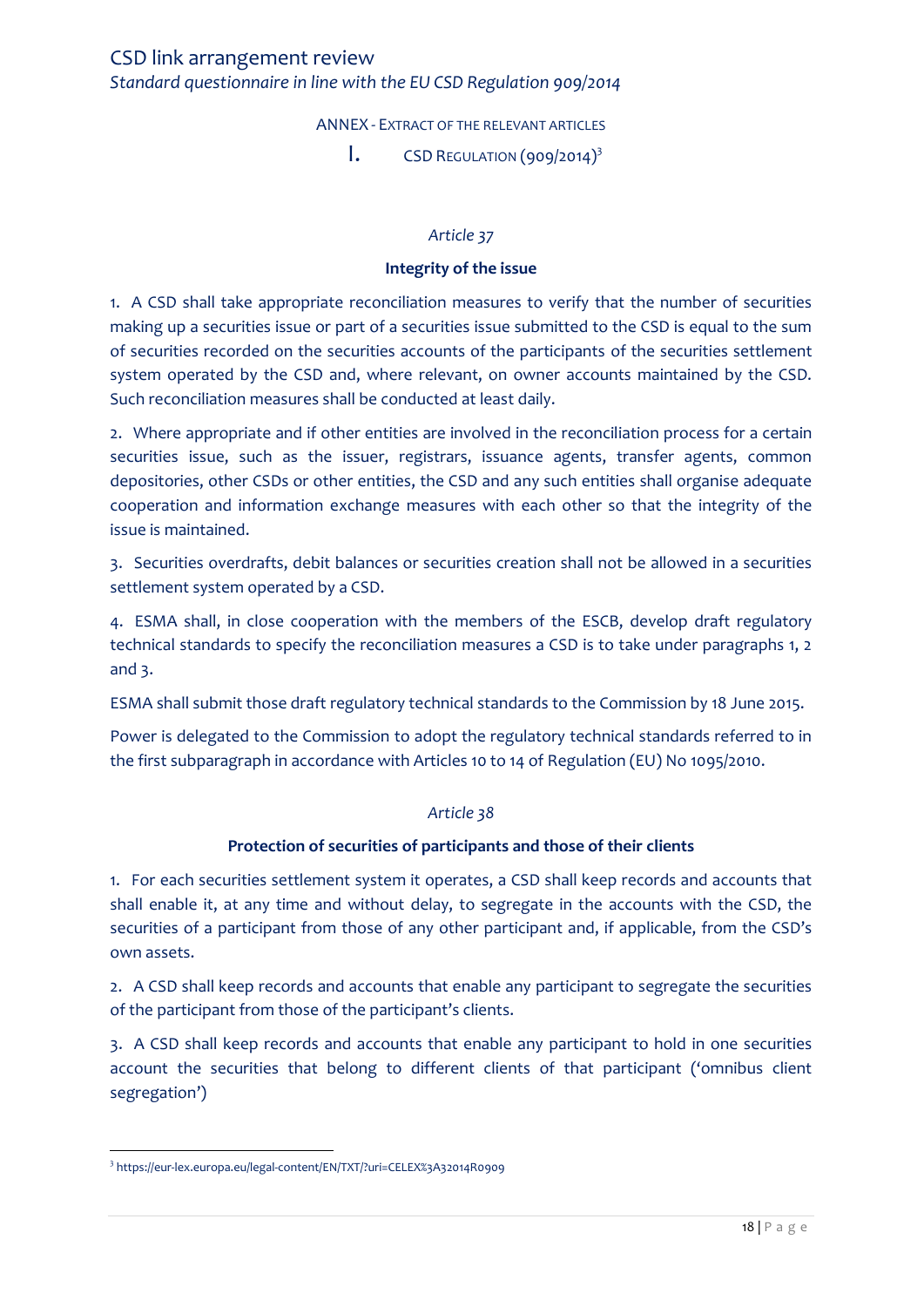*Standard questionnaire in line with the EU CSD Regulation 909/2014*

4. A CSD shall keep records and accounts that enable a participant to segregate the securities of any of the participant's clients, if and as required by the participant ('individual client segregation').

5. A participant shall offer its clients at least the choice between omnibus client segregation and individual client segregation and inform them of the costs and risks associated with each option.

However, a CSD and its participants shall provide individual clients segregation for citizens and residents of, and legal persons established in, a Member State where required under the national law of the Member State under which the securities are constituted as it stands at 17 September 2014. That obligation shall apply as long as the national law is not amended or repealed and its objectives are still valid.

6. CSDs and their participants shall publicly disclose the levels of protection and the costs associated with the different levels of segregation that they provide and shall offer those services on reasonable commercial terms. Details of the different levels of segregation shall include a description of the main legal implications of the respective levels of segregation offered, including information on the insolvency law applicable in the relevant jurisdictions.

7. A CSD shall not use for any purpose securities that do not belong to it. A CSD may however use securities of a participant where it has obtained that participant's prior express consent. The CSD shall require its participants to obtain any necessary prior consent from their clients.

#### *Article 39*

#### **Settlement finality**

1. A CSD shall ensure that the securities settlement system it operates offers adequate protection to participants. Member States shall designate and notify the securities settlement systems operated by CSDs according to the procedures referred to in point (a) of Article 2 of Directive 98/26/EC.

2. A CSD shall ensure that each securities settlement system that it operates defines the moments of entry and of irrevocability of transfer orders in that securities settlement system in accordance with Articles 3 and 5 of Directive 98/26/EC.

3. A CSD shall disclose the rules governing the finality of transfers of securities and cash in a securities settlement system.

4. Paragraphs 2 and 3 shall apply without prejudice to the provisions applicable to CSD links, and without prejudice to paragraph 8 of Article 48.

5. A CSD shall take all reasonable steps to ensure that, in accordance with the rules referred to in paragraph 3, finality of transfers of securities and cash referred to in paragraph 3 is achieved either in real time or intra-day and in any case no later than by the end of the business day of the actual settlement date.

6. Where the CSD offers the services referred to in Article 40(2), it shall ensure that the cash proceeds of securities settlements shall be available for recipients to use no later than by the end of the business day of the intended settlement date.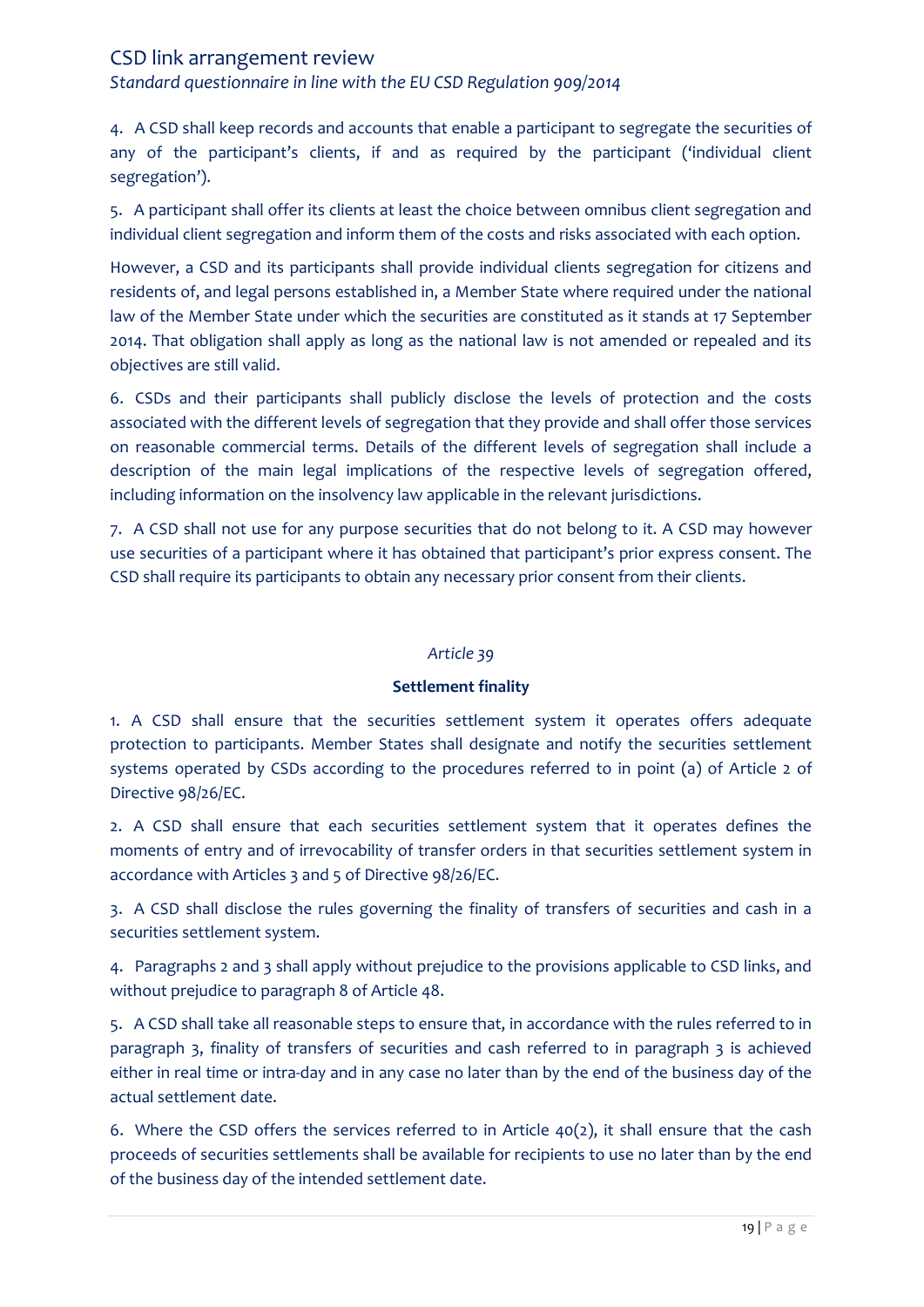7. All securities transactions against cash between direct participants in a securities settlement system operated by a CSD and settled in that securities settlement system shall be settled on a DVP basis.

### *Article 48*

### **CSD links**

1. Before establishing a CSD link and on an ongoing basis once the CSD link is established, all CSDs concerned shall identify, assess, monitor and manage all potential sources of risk for themselves and for their participants arising from the CSD link and take appropriate measures to mitigate them.

2. CSDs that intend to establish links shall submit an application for authorisation to the competent authority of the requesting CSD as required under point (e) of Article 19(1) or notify the competent and relevant authorities of the requesting CSD as required under Article 19(5).

3. A link shall provide adequate protection to the linked CSDs and their participants, in particular as regards possible credits taken by CSDs and the concentration and liquidity risks as a result of the link arrangement.

A link shall be supported by an appropriate contractual arrangement that sets out the respective rights and obligations of the linked CSDs and, where necessary, of the CSDs' participants. A contractual arrangement with cross-jurisdictional implications shall provide for an unambiguous choice of law that govern each aspect of the link's operations.

4. In the event of a provisional transfer of securities between linked CSDs, retransfer of securities prior to the first transfer becoming final shall be prohibited.

5. A CSD that uses an indirect link or an intermediary to operate a CSD link with another CSD shall measure, monitor, and manage the additional risks arising from the use of that indirect link or intermediary and take appropriate measures to mitigate them.

6. Linked CSDs shall have robust reconciliation procedures to ensure that their respective records are accurate.

7. Links between CSDs shall permit DVP settlement of transactions between participants in linked CSDs, where practical and feasible. Detailed reasons for any CSD link not allowing for DVP settlement shall be notified to the relevant and competent authorities.

8. Interoperable securities settlement systems and CSDs, which use a common settlement infrastructure shall establish identical moments of:

- (a) entry of transfer orders into the system;
- (b) irrevocability of transfer orders.

The securities settlement systems and CSDs referred to in the first subparagraph shall use equivalent rules concerning the moment of finality of transfers of securities and cash.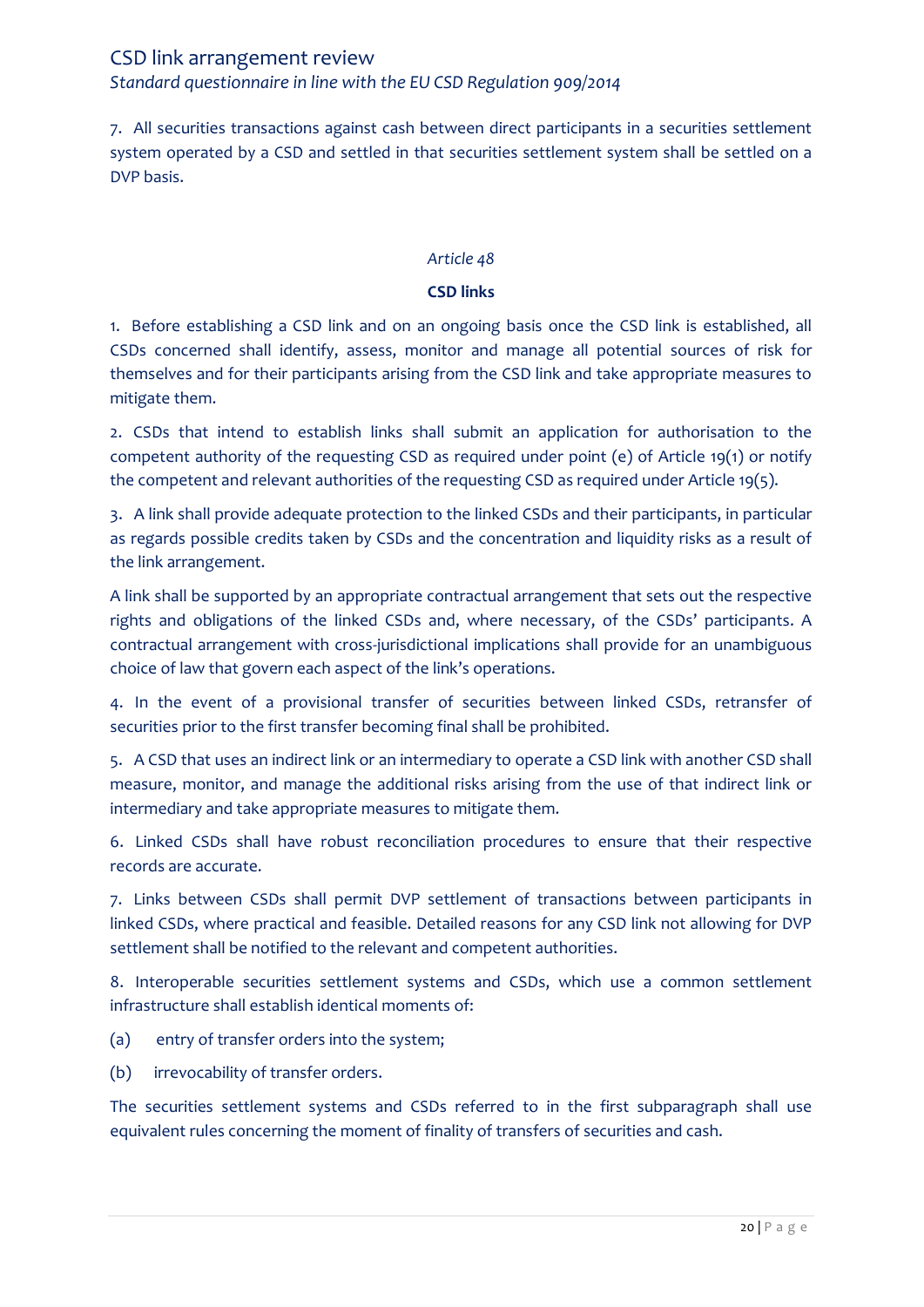*Standard questionnaire in line with the EU CSD Regulation 909/2014*

9. By 18 September 2019 all interoperable links between CSDs operating in Member States shall be, where applicable, DVP-settlement supporting links.

10. ESMA shall, in close cooperation with the members of the ESCB, develop draft regulatory technical standards to specify the conditions provided for in paragraph 3 under which each type of link arrangement provides for adequate protection of the linked CSDs and of their participants, in particular where a CSD intends to participate in the securities settlement system operated by another CSD, the monitoring and managing of additional risks referred to in paragraph 5 arising from the use of intermediaries, the reconciliation methods referred to in paragraph 6, the cases where DVP settlement through CSD links is practical and feasible as provided for in paragraph 7 and the methods of assessment thereof.

ESMA shall submit those draft regulatory technical standards to the Commission by 18 June 2015.

Powers is delegated to the Commission to adopt the regulatory technical standards referred to in the first subparagraph in accordance with Articles 10 to 14 of Regulation (EU) No 1095/2010.

# II. RTS - DELEGATED REGULATION 2017/392<sup>4</sup>

#### *Article 8*

# **Financial reports, business plan, and recovery plan**

<span id="page-20-0"></span>1. An application for authorisation shall include the following financial and business information to enable the competent authority to assess compliance of the applicant CSD with Articles 44, 46 and 47 of Regulation (EU) No 909/2014:

- (a)financial reports including a complete set of financial statements for the preceding three years, and the statutory audit report on the annual and consolidated financial statements within the meaning of Directive 2006/43/EC of the European Parliament and of the Council  $\binom{6}{2}$ , for the preceding three years;
- (b)where the applicant CSD is audited by an external auditor, the name and the national registration number of the external auditor;
- (c)a business plan, including a financial plan and an estimated budget that foresees various business scenarios for the services provided by the applicant CSD, over a reference period of at least three years;
- (d) any plan for the establishment of subsidiaries and branches and their location;
- (e)a description of the business activities that the applicant CSD plans to carry out, including the

 $\overline{a}$ 4 [https://eur-lex.europa.eu/legal-content/EN/TXT/?uri=uriserv:OJ.L\\_.2017.065.01.0048.01.ENG&toc=OJ:L:2017:065:TOC\)](https://eur-lex.europa.eu/legal-content/EN/TXT/?uri=uriserv:OJ.L_.2017.065.01.0048.01.ENG&toc=OJ:L:2017:065:TOC)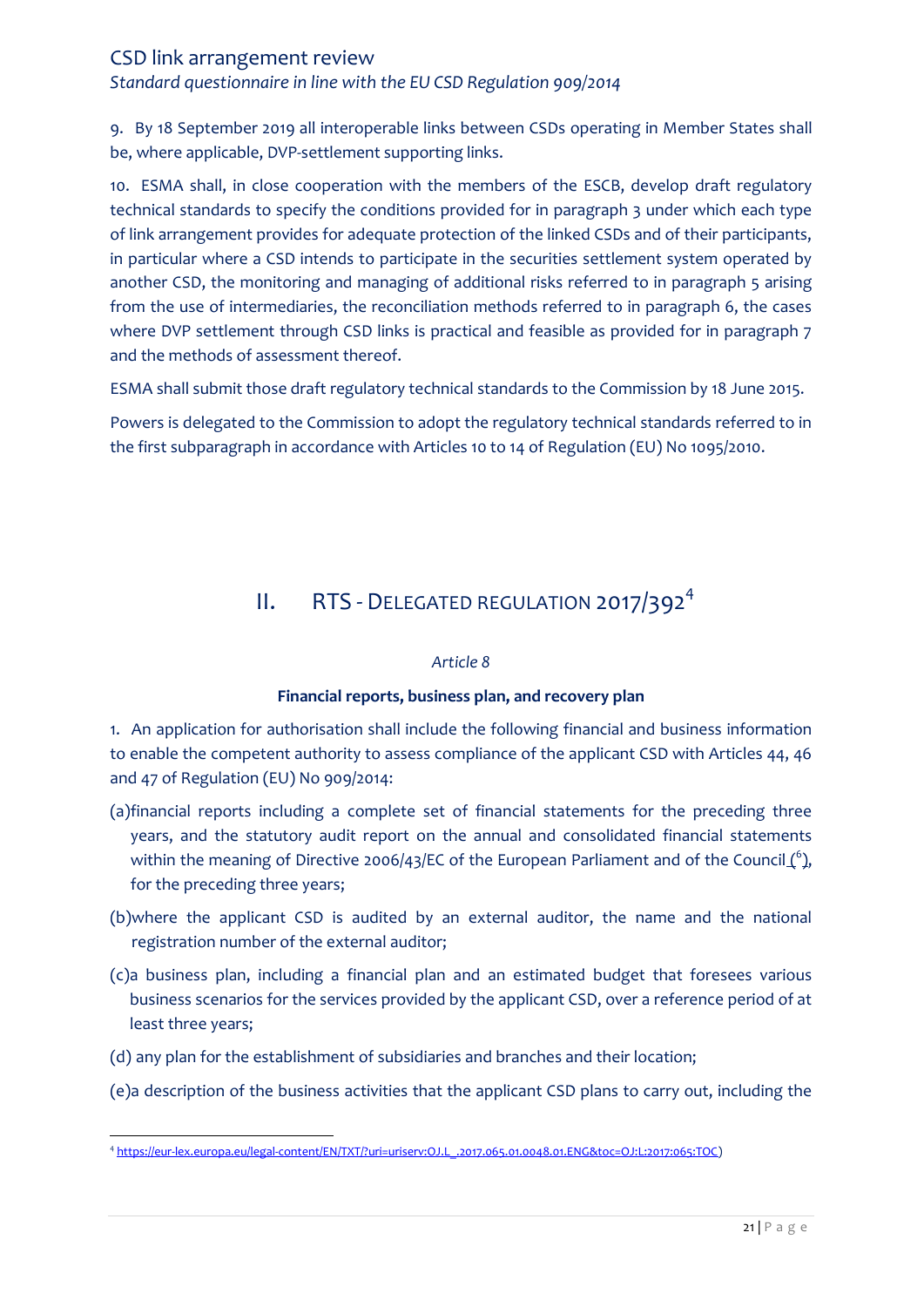## *Standard questionnaire in line with the EU CSD Regulation 909/2014*

business activities of any subsidiaries or branches of the applicant CSD.

2. Where historical financial information referred to in point (a) of paragraph 1 is not available, an application for authorisation shall include the following information about the applicant CSD:

- (a)evidence that demonstrates sufficient financial resources during six months after the granting of an authorisation;
- (b) an interim financial report;
- (c)statements concerning the financial situation of the applicant CSD, including a balance sheet, income statement, changes in equity and in cash flows and a summary of accounting policies and other relevant explanatory notes;
- (d)audited annual financial statements of any parent undertaking for the three financial years preceding the date of the application.

# 3. **The application shall include a description of an adequate recovery plan to ensure continuity of the applicant CSD's critical operations referred to in Article 22(2) of Regulation (EU) No 909/2014 including:**

- (a) a summary that provides an overview of the plan and its implementation;
- (b)the identification of the critical operations of the applicant CSD, stress scenarios and events triggering recovery, and a description of recovery tools to be used by the applicant CSD;
- (c)an assessment of any impact of the recovery plan on stakeholders that are likely to be affected by its implementation;
- (d)an assessment of the legal enforceability of the recovery plan that takes account of any legal constraints imposed by Union, national or third country legislation.

#### *Article 25*

#### **Integrity of the issue**

An application for authorisation shall include information concerning the applicant CSD's rules and procedures for ensuring the integrity of securities issues referred to in Article 37 of Regulation (EU) No 909/2014 and Chapter IX of this Regulation.

#### *Article 26*

#### **Protection of participants' and their clients' securities**

An application for authorisation shall include the following information concerning the measures put in place to protect the securities of the applicant CSD's participants and those of their clients in accordance with Article 38 of Regulation (EU) No 909/2014:

- (a)the rules and procedures to reduce and manage the risks associated with the safekeeping of securities;
- (b)a detailed description of the different levels of segregation offered by the applicant CSD, a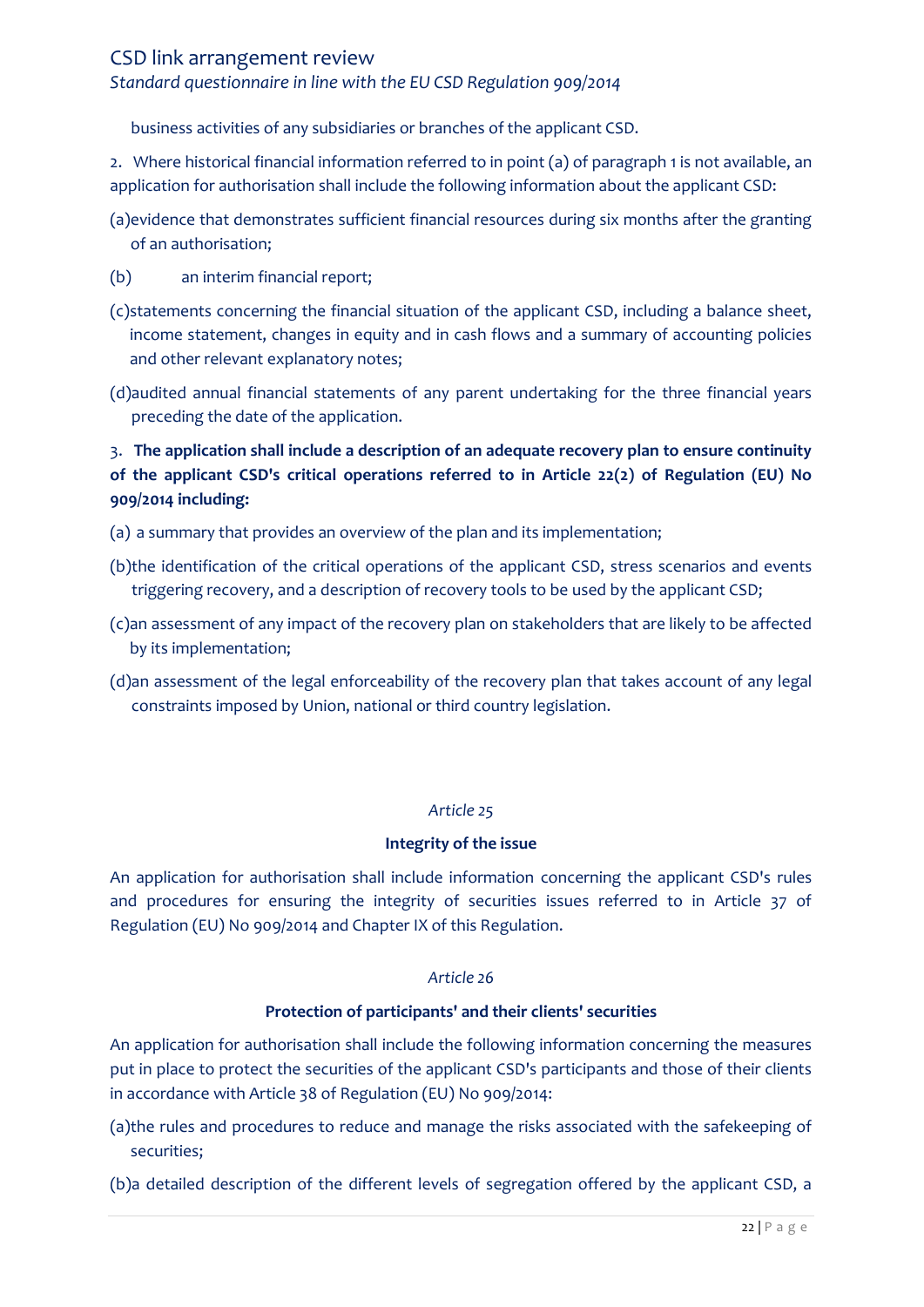### *Standard questionnaire in line with the EU CSD Regulation 909/2014*

description of the costs associated with each level, the commercial terms on which they are offered, their main legal implications and the applicable insolvency law;

(c)the rules and procedures for obtaining the consents referred to in Article 38(7) of Regulation (EU) No 909/2014.

#### *Article 27*

#### **Settlement finality**

An application for authorisation shall contain information concerning the rules on settlement finality put in place by the applicant CSD in accordance with Article 39 of Regulation (EU) No 909/2014.

#### *Article 36*

#### **CSD links**

Where the applicant CSD has established or intends to establish CSD links, the application for authorisation shall contain the following information:

- (a)a **description of the CSD links** accompanied by assessments of potential sources of risks arising from those link arrangements by the applicant CSD;
- (b)the **expected or actual settlement volumes and values** of the settlement performed within the CSD links;
- (c)the **procedures concerning the identification, assessment, monitoring and management of all potential sources of risk** for the applicant CSD and for its participants arising from the link arrangement and the appropriate measures put in place to mitigate them;
- (d)an assessment of the applicability **of insolvency laws applicable** to the operation of a CSD link and their implications for the applicant CSD;
- (e)other relevant information requested by the competent authority for assessing the compliance of CSD links with the requirements provided in Article 48 of Regulation (EU) No 909/2014 and Chapter XII of this Regulation.

#### *Article 59*

#### **General reconciliation measures**

1. A CSD shall perform the reconciliation measures referred to in Article 37(1) of Regulation (EU) No 909/2014 for each securities issue recorded in securities accounts centrally and not centrally maintained by the CSD.

The CSD shall compare the previous end-of-day balance with all the settlements processed during the day and the current end-of-day balance for each securities issue and securities account centrally or not centrally maintained by the CSD.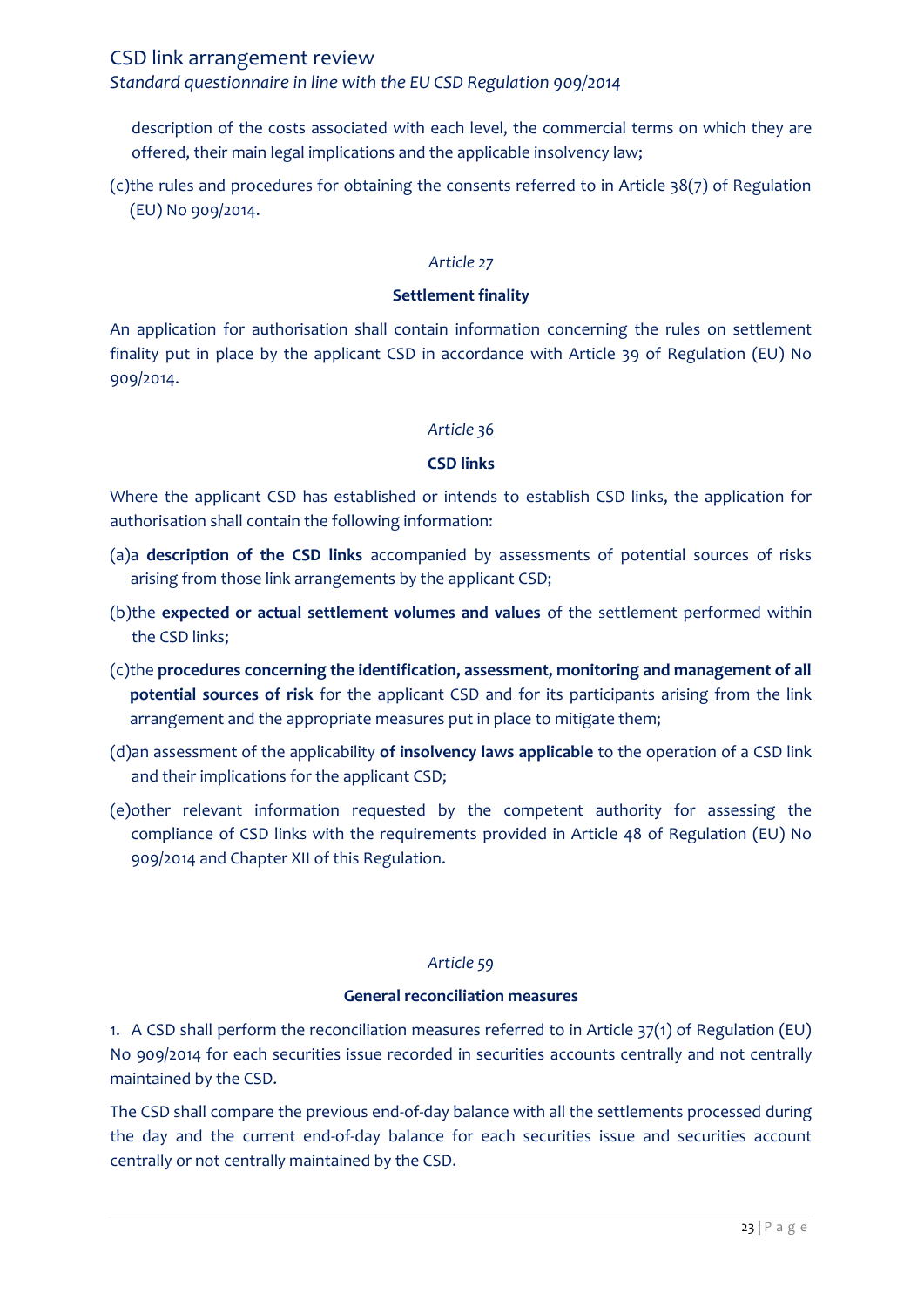*Standard questionnaire in line with the EU CSD Regulation 909/2014*

A CSD shall use double-entry accounting, according to which for each credit entry made on a securities account maintained by the CSD, centrally or not centrally, there is a corresponding debit entry on another securities account maintained by the same CSD.

2. The audits referred to in Article 26(6) of Regulation (EU) No 909/2014 shall ensure that the records of a CSD related to securities issues are accurate, and that its reconciliation measures referred to in Article 37(1) of Regulation (EU) No 909/2014 and the measures concerning cooperation and exchanges of information with third parties related to reconciliation referred to in Article 37(2) of Regulation (EU) No 909/2014 are adequate.

3. **Where the reconciliation process concerns securities subject to immobilisation, a CSD shall put in place adequate measures to protect the physical securities from theft, fraud, and destruction. Those measures shall at least include the use of vaults whose design and location ensure a high level of protection against floods, earthquakes, fire and other disasters.**

4. Audits referred to in Article 26(6) of Regulation (EU) No 909/2014 with respect to the vaults, including physical inspections, shall be performed at least annually. The CSD shall share the results of those audit controls with the competent authority.

#### *Article 60*

#### **Reconciliation measures for corporate actions**

1. A CSD shall not determine the entitlements to the proceeds of a corporate action on stock that would change the balance of securities accounts maintained by the CSD until the reconciliation measures specified in Article 59 and in Articles 61, 62 and 63 are completed.

2. When a corporate action has been processed, a CSD shall ensure that all securities accounts maintained by the CSD, centrally or not centrally, are updated.

#### *Article 64*

#### **Additional measures where other entities are involved in the reconciliation process**

1. A CSD shall review at least annually its cooperation and information exchange measures with other entities referred to in Articles 61, 62 and 63. This review may be conducted in parallel with a review of the CSD link arrangements. When required by the competent authority, the CSD shall implement other cooperation and information exchange measures in addition to those specified in this Regulation.

2. When a CSD establishes links, they shall comply with the additional requirements provided in Article 86.

3. A CSD shall require its participants to reconcile their records with the information received from that CSD on a daily basis.

4. For the purposes of paragraph 3, the CSD shall provide participants on a daily basis the following information specified for each securities account and for each securities issue:

(a)the aggregated balance of a securities account at the beginning of the respective business day;

(b)the individual transfers of securities in or from a securities account during the respective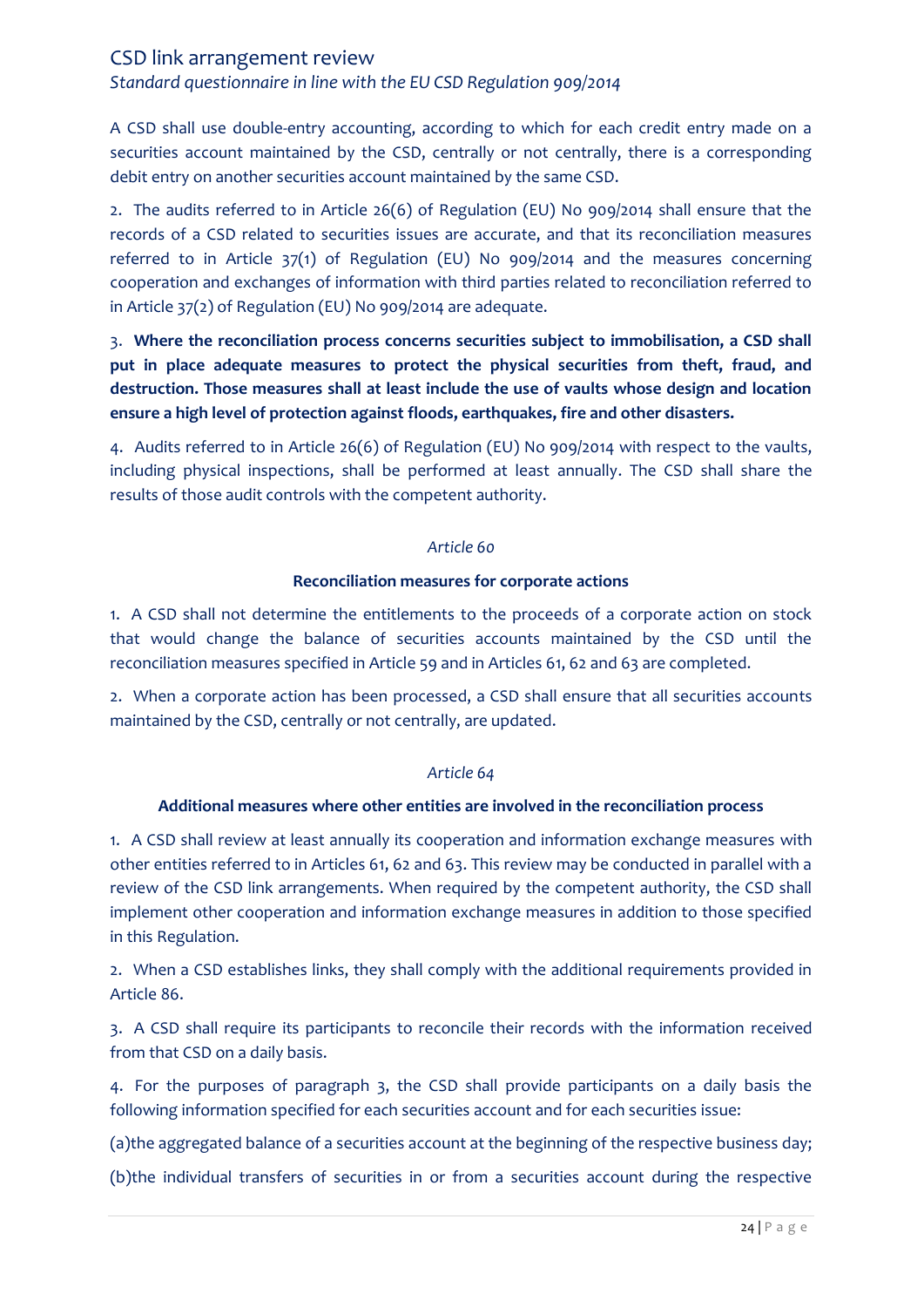*Standard questionnaire in line with the EU CSD Regulation 909/2014*

business day;

(c)the aggregated balance of a securities account at the end of the respective business day.

The CSD shall provide the information referred to in the first subparagraph at the request of other holders of securities accounts maintained by the CSD, centrally or not centrally, where that information is necessary for the reconciliation of those holders' records with the records of the CSD.

5. A CSD shall ensure that, upon its request, its participants, other holders of accounts in the CSD and the account operators provide the CSD with the information that the CSD deems necessary to ensure the integrity of the issue, in particular to solve any reconciliation problems.

For the purposes of this paragraph, 'account operator' shall mean an entity that is contracted by a CSD to record book entries into its securities accounts.

#### *Article 65*

#### **Problems related to reconciliation**

1. A CSD shall analyse any mismatches and inconsistencies resulting from the reconciliation process and endeavour to solve them before the beginning of settlement on the following business day.

2. Where the reconciliation process reveals an undue creation or deletion of securities, and the CSD fails to solve this problem by the end of the following business day, the CSD shall suspend the securities issue for settlement until the undue creation or deletion of securities has been remedied.

3. In the event of suspension of the settlement, the CSD shall inform without undue delay its participants, competent authority, relevant authorities and all other entities involved in the reconciliation process referred to in Articles 61, 62 and 63.

4. The CSD shall take without undue delay all the necessary measures to remedy the undue creation or deletion of securities and shall inform its competent authority and relevant authorities with regard to the measures taken.

5. The CSD shall inform without undue delay its participants, competent authority, relevant authorities and the other entities involved in the reconciliation process that are referred to in Articles 61, 62 and 63, when the undue creation or deletion of securities has been remedied.

6. Where a securities issue is suspended from settlement, the settlement discipline measures set out in Article 7 of Regulation (EU) No 909/2014 shall not apply in relation to that securities issue for the period of suspension.

7. The CSD shall resume settlement as soon as the undue creation or deletion of securities has been remedied.

8. Where the number of instances of undue creation or deletion of securities referred to in paragraph 2 is higher than five per month, the CSD shall send within one month the competent authority and the relevant authorities a proposed plan of measures for mitigating the occurrence of similar instances. The CSD shall update the plan and shall provide a report on its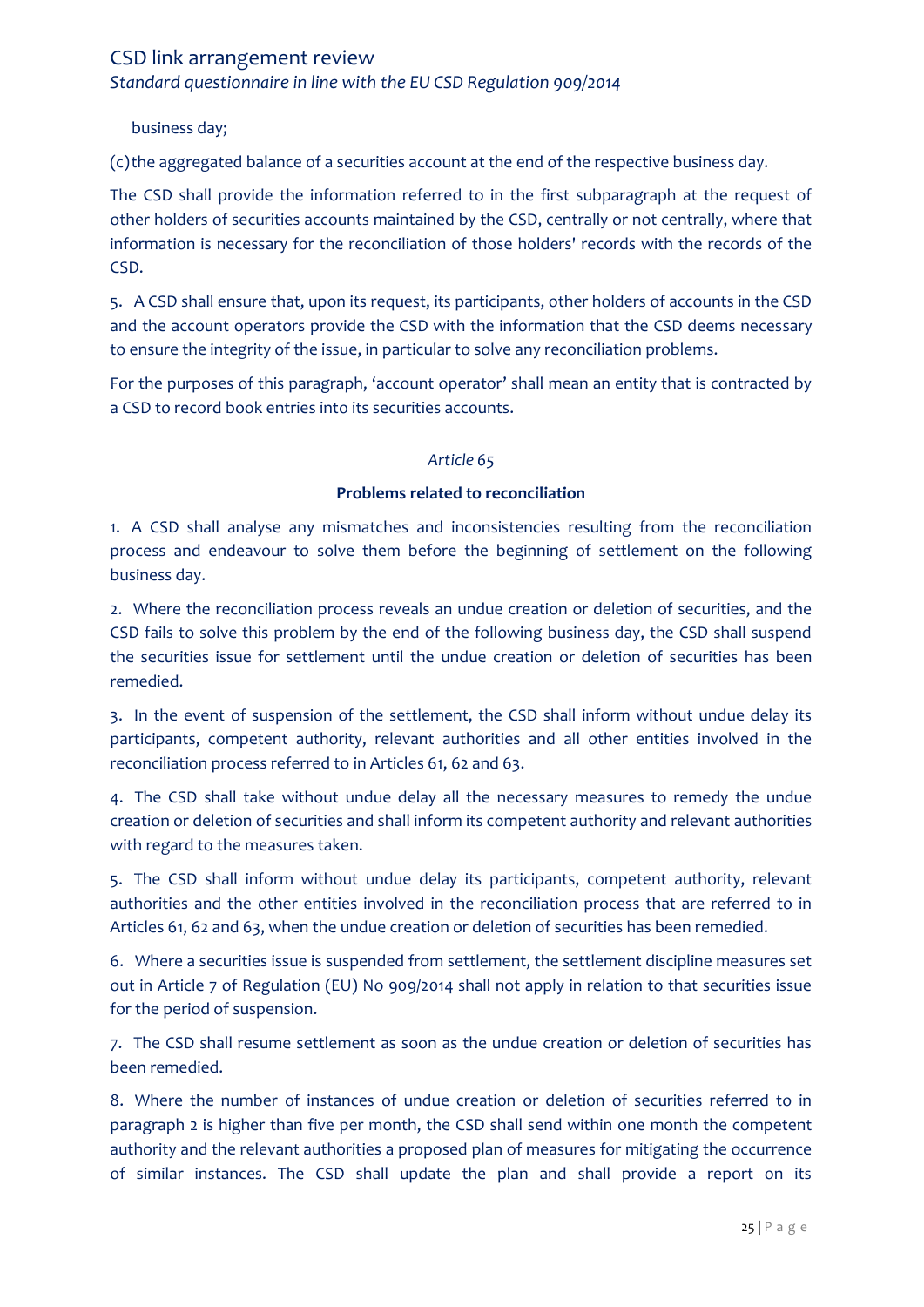implementation to the competent authority and the relevant authorities on a monthly basis, until the number of instances referred to in paragraph 2 falls below five per month.

#### *Article 69*

### **Operational risks that may be posed by other CSDs or market infrastructures**

# 1. **A CSD shall ensure that its systems and communication arrangements with other CSDs or market infrastructures are reliable, secure and designed to minimise operational risks.**

2. Any arrangement that a CSD enters into with another CSD or another market infrastructures shall provide that:

- (a)the other CSD or other financial market infrastructure discloses to the CSD any critical service provider on which the other CSD or market infrastructure relies;
- (b)the governance arrangements and management processes in the other CSD or other market infrastructure do not affect the smooth provision of services by the CSD, including the riskmanagement arrangements and the non-discriminatory access conditions.

#### *Article 70*

#### **Operational risk-management system and framework**

1. As part of the policies, procedures and systems referred to in Article 47, a CSD shall have in place a well-documented framework for the management of operational risk with clearly assigned roles and responsibilities. A CSD shall have appropriate IT systems, policies, procedures and controls to identify, measure, monitor, report on and mitigate its operational risk.

2. The management body and the senior management of a CSD shall determine, implement and monitor the risk-management framework for operational risks referred to in paragraph 1, identify all of the CSD's exposures to operational risk and track relevant operational risk data, including any cases where material data is lost.

3. A CSD shall define and document clear operational reliability objectives, including operational performance objectives and committed service-level targets for its services and securities settlement systems. It shall have policies and procedures in place to achieve those objectives.

4. A CSD shall ensure that its operational performance objectives and service-level targets referred to in paragraph 3 include both qualitative and quantitative measures of operational performance.

5. A CSD shall regularly monitor and assess whether its established objectives and service-level targets are met.

6. A CSD shall have rules and procedures in place that ensure that the performance of its securities system is reported regularly to senior management, members of the management body, relevant committees of the management body, user committees and the competent authority.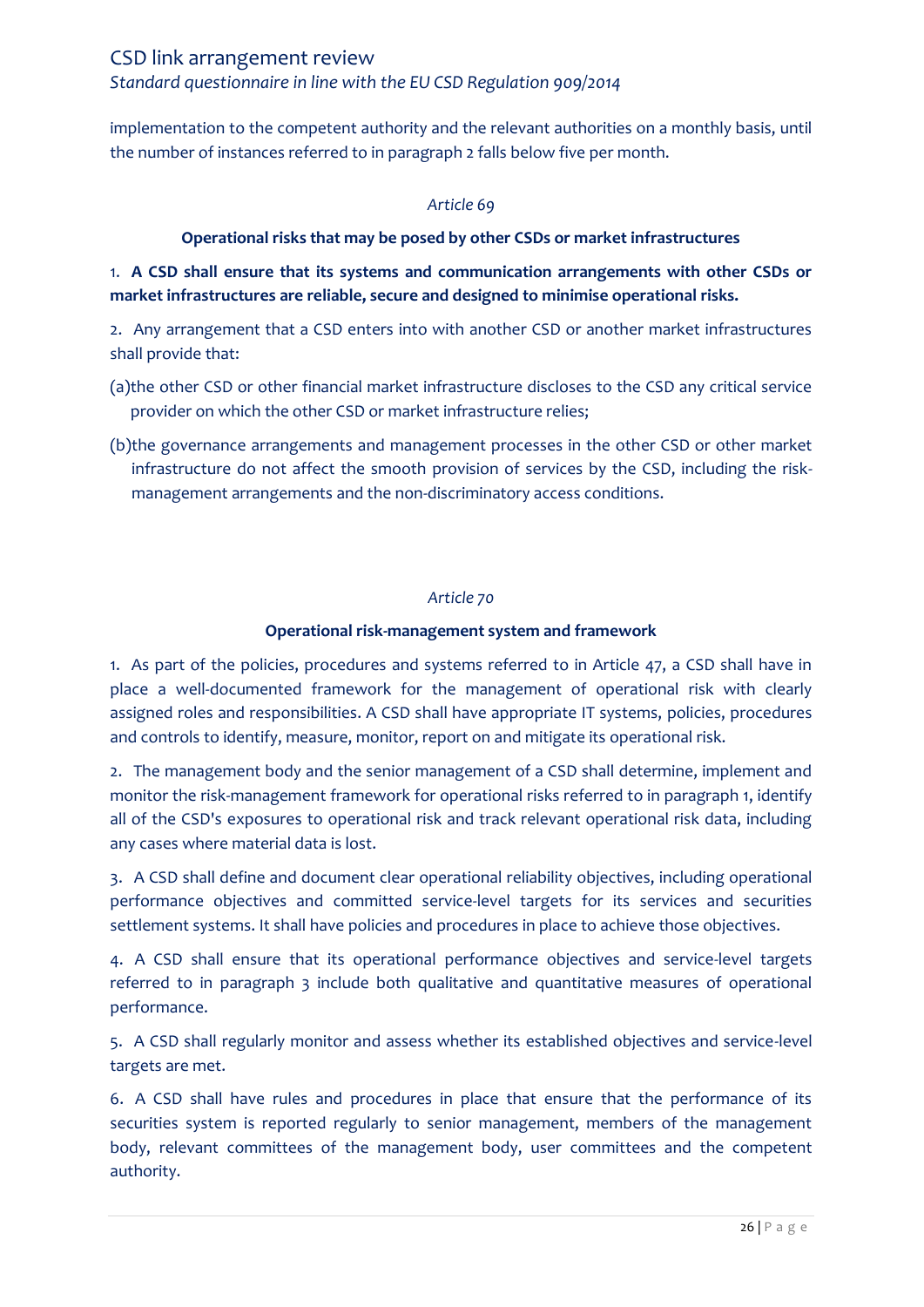*Standard questionnaire in line with the EU CSD Regulation 909/2014*

7. A CSD shall periodically review its operational objectives to incorporate new technological and business developments.

8. A CSD's operational risk-management framework shall include change-management and project-management processes to mitigate operational risk arising from modifications to operations, policies, procedures and controls put in place by the CSD.

9. A CSD's operational risk-management framework shall include a comprehensive framework for physical security and information security to manage the risks that the CSD faces from attacks**, including cyber-attacks**, intrusions and natural disasters. That comprehensive framework shall enable the CSD to protect the information at its disposal from unauthorised access or disclosure, ensure data accuracy and integrity and maintain availability of the services provided by the CSD.

10. A CSD shall put in place appropriate procedures concerning human resources to employ, train and retain qualified personnel, as well as mitigate the effects of personnel turnover or overreliance on key personnel.

#### *Article 75*

### **IT tools**

1. A CSD shall ensure that its information technology (IT) systems are well-documented and that they are designed to cover the CSD's operational needs and the operational risks that the CSD faces.

The CSD IT systems shall be:

- (a) resilient, including in stressed market conditions;
- (b) have sufficient capacity to process additional information as a result of increasing settlement volumes;
- (c) achieve the service level objectives of the CSD.

2. A CSD systems shall have sufficient capacity to process all transactions before the end of the day even in circumstances where a major disruption occurs.

A CSD shall have procedures for ensuring sufficient capacity of its IT systems, including in the case of the introduction of new technology.

3. A CSD shall base its IT systems on internationally recognised technical standards and industry best practices.

4. A CSD's IT systems shall ensure that any data at the disposal of the CSD is protected from loss, leakage, unauthorised access, poor administration, inadequate record-keeping, and other processing risks.

5. **A CSD's information security framework shall outline the mechanisms that the CSD have in place to detect and prevent cyber-attacks. The framework shall also outline the CSD's plan in response to cyber-attacks.**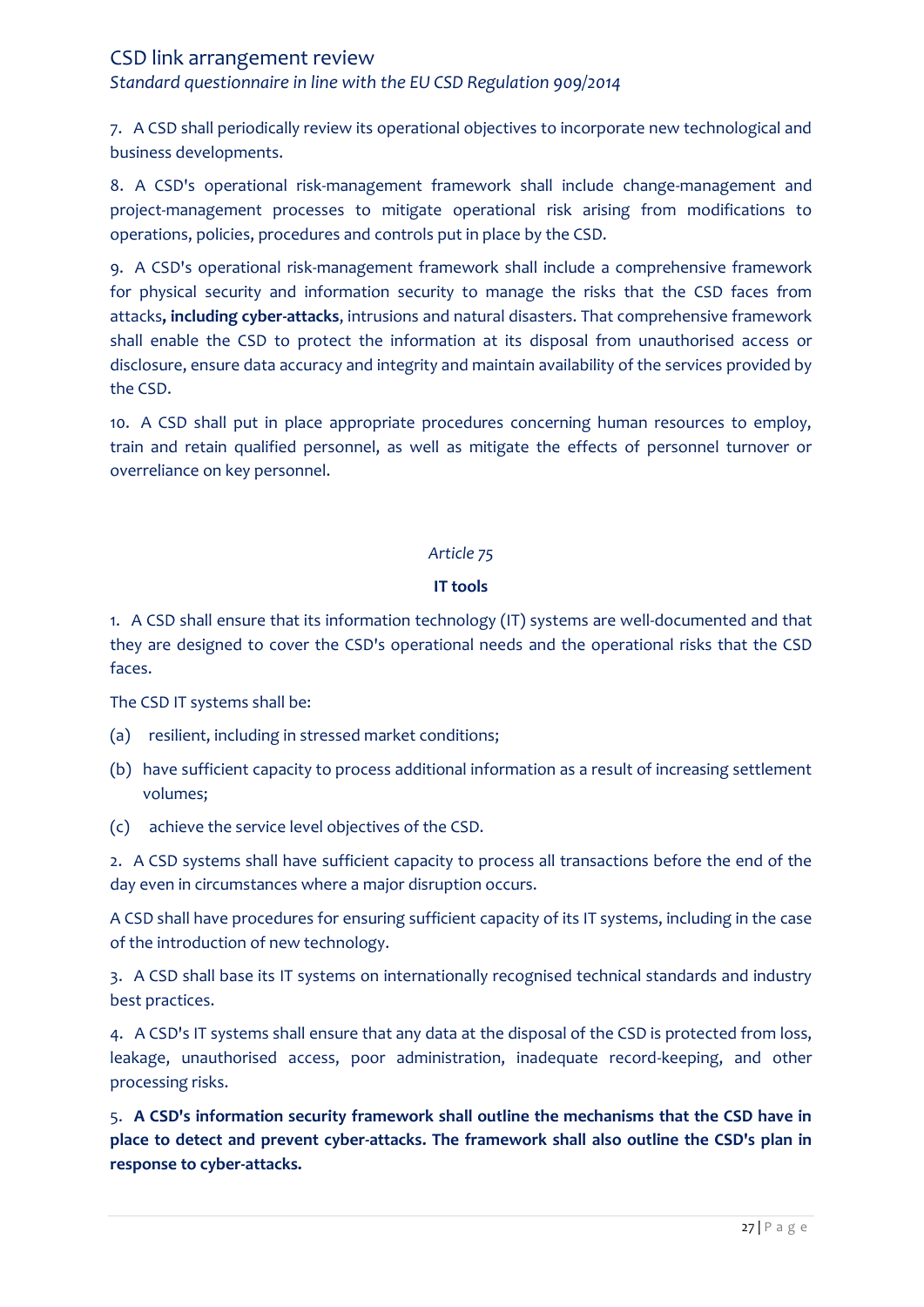*Standard questionnaire in line with the EU CSD Regulation 909/2014*

6. The CSD shall subject its IT systems to stringent testing by simulating stressed conditions before those systems are used for the first time, after making significant changes to the systems and after a major operational disruption has occurred. A CSD shall, as appropriate, involve in the design and conduct of these tests:

- (a) users;
- (b) critical utilities and critical service providers;
- (c) other CSDs;
- (d) other market infrastructures;
- (e) any other institutions with which interdependencies have been identified in the business continuity policy.
- 7. The information security framework shall include:
- (a) access controls to the system;
- (b) adequate safeguards against intrusions and data misuse;
- (c)specific devices to preserve data authenticity and integrity, including cryptographic techniques;
- (d)reliable networks and procedures for accurate and prompt data transmission without major disruptions; and

(e)audit trails.

8. The CSD shall have arrangements for the selection and substitution of IT third party service providers, CSD's timely access to all necessary information, as well as proper controls and monitoring tools.

9. The CSD shall ensure that the IT systems and the information security framework concerning the CSD's core services are reviewed at least annually and are subject to audit assessments. The results of the assessments shall be reported to the CSD's management body and to the competent authority.

#### **CSD LINKS**

#### **(Article 48(3), (5), (6) and (7) of Regulation (EU) No 909/2014)**

#### *Article 84*

#### **Conditions for the adequate protection of linked CSDs and of their participants**

- 1. A CSD link shall be established and maintained under the following conditions:
- (a)the requesting CSD shall meet the requirements of the receiving CSD's participation rules;
- **(b)the requesting CSD shall conduct an analysis of the receiving third-country CSD's financial soundness, governance arrangements, processing capacity, operational reliability and any reliance on a third party critical service provider;**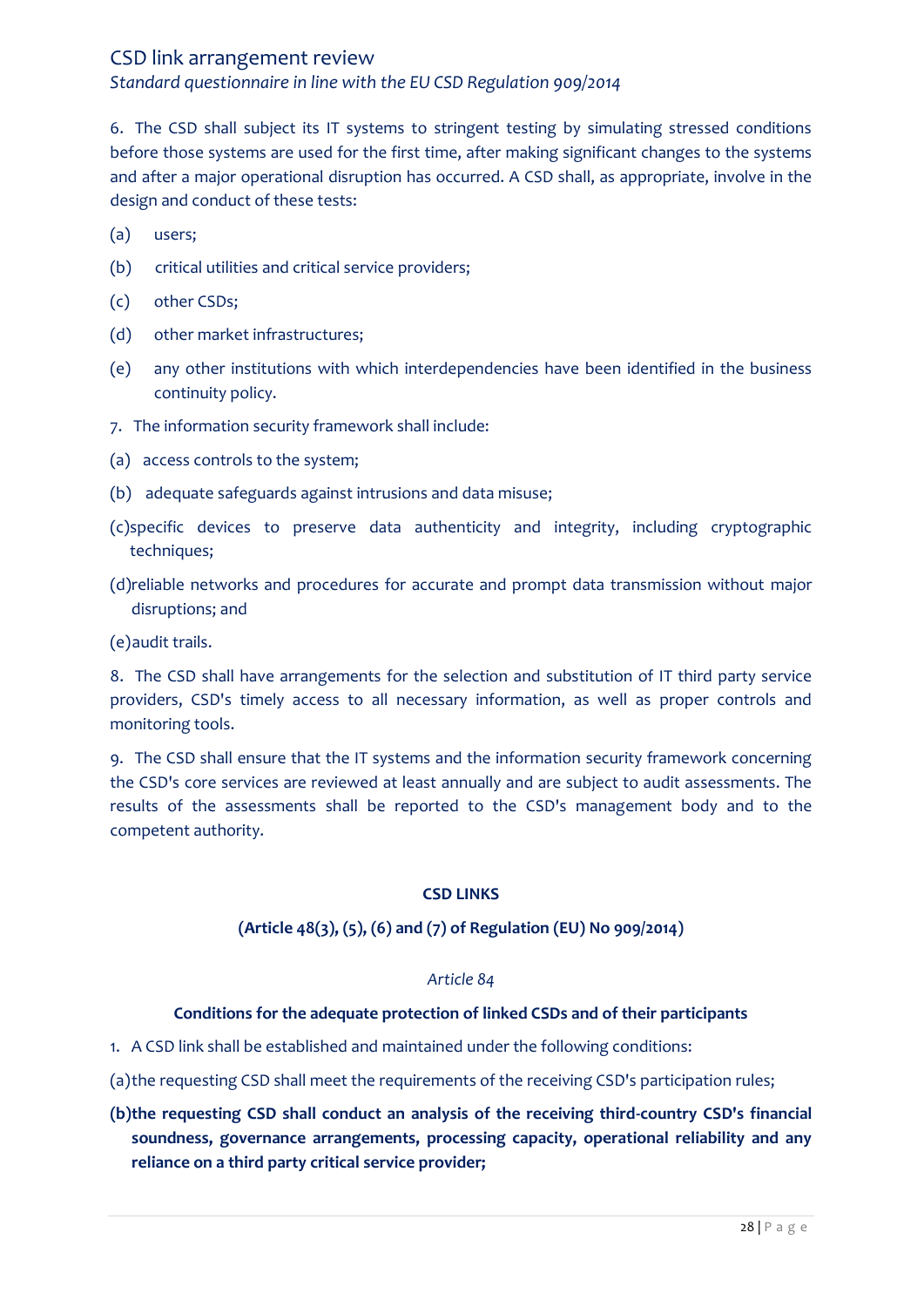*Standard questionnaire in line with the EU CSD Regulation 909/2014*

- (c)the requesting CSD shall take all necessary measures to monitor and manage the risks that are identified following the analysis referred to in point (b);
- (d)the requesting CSD shall make the legal and operational terms and conditions of the link arrangement available to its participants allowing them to assess and manage the risks involved;
- (e)before the establishment of a CSD link with a third-country CSD, the requesting CSD shall perform an assessment of the local legislation applicable to the receiving CSD;
- (f)the linked CSDs shall ensure the confidentiality of information in connection to the operation of the link. The ability to ensure confidentiality shall be evidenced by the information provided by the CSDs, including any relevant legal opinions or arrangements;
- (g)the linked CSDs shall agree on aligned standards and procedures concerning operational issues and communication in accordance with Article 35 of Regulation (EU) No 909/2014;

(h)before the link becomes operational, the requesting and receiving CSDs shall:

- (i) conduct end-to-end tests;
- (ii)establish an emergency plan, as part of the business continuity plans of the respective CSDs, identifying the situations where the securities settlement systems of the two CSDs malfunction or break down, and provide for the remedial actions planned if those situations occur;
- (i)all link arrangements shall be reviewed at least annually by the receiving CSD and the requesting CSD taking into account all relevant developments, including market and IT developments, as well as any developments in local legislation referred to in point (e);
- (j)for CSD links that do not provide for DVP settlement, the annual review referred to in point (i) shall also include an assessment of any developments that may allow supporting DVP settlement.

For the purposes of point (e), in performing the assessment, the CSD shall ensure that the securities maintained in the securities settlement system operated by the receiving CSD benefit from a level of asset protection comparable to the one ensured by the rules applicable to the securities settlement system operated by the requesting CSD. The requesting CSD shall require from the third-country CSD a legal assessment addressing the following issues:

- (i)the entitlement of the requesting CSD to the securities, including the law applicable to proprietary aspects, the nature of the rights of the requesting CSD on the securities, the possibility of encumbering the securities;
- (ii)the impact of insolvency proceedings opened against the receiving third- country CSD on the requesting CSD regarding the segregation requirements, settlement finality, procedures and time limits to claim the securities in the relevant third country.

2. In addition to the conditions referred to in paragraph 1, a CSD link providing for DVP settlement shall be established and maintained under the following conditions:

(a)the requesting CSD shall assess and mitigate the additional risks resulting from the settlement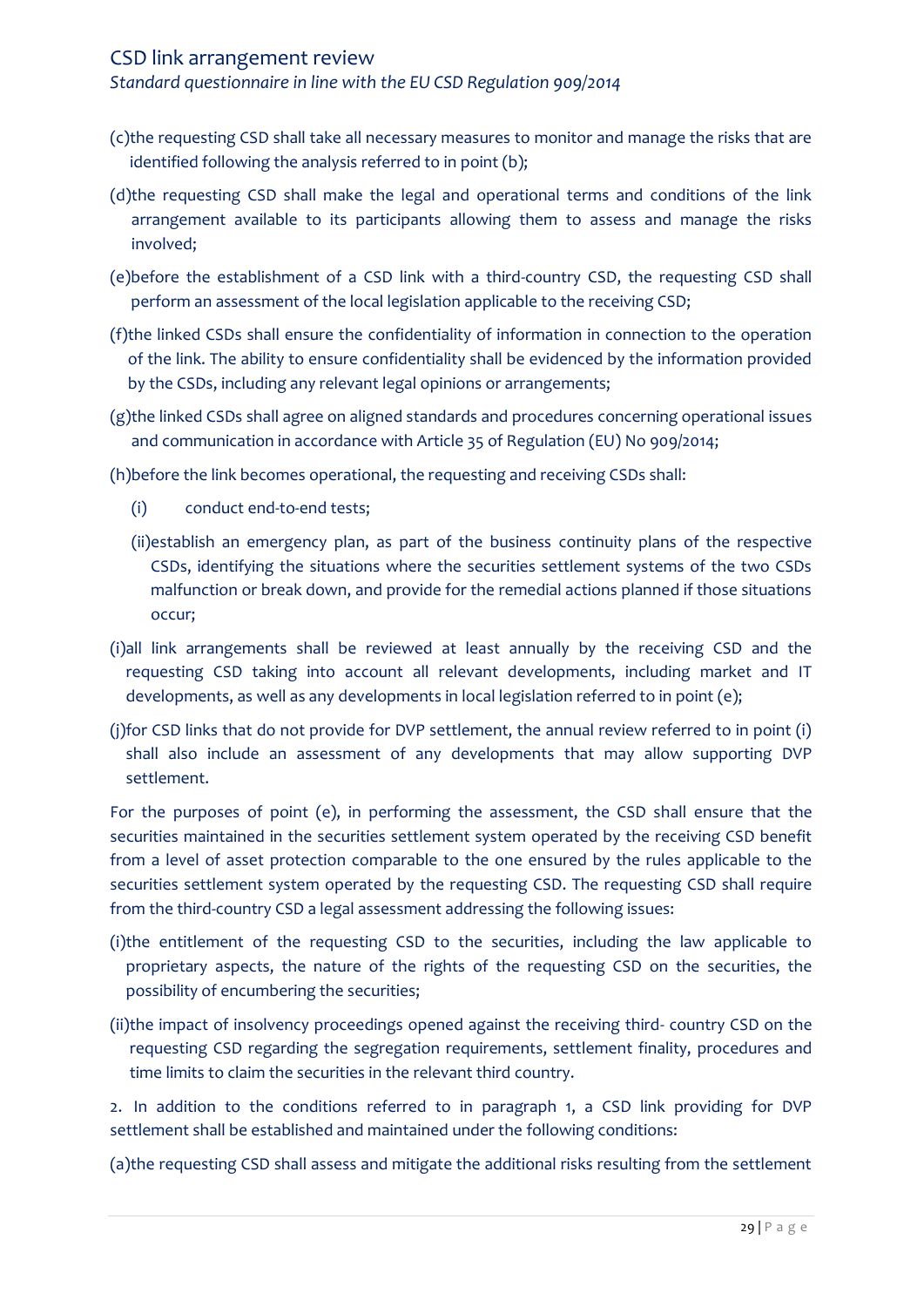*Standard questionnaire in line with the EU CSD Regulation 909/2014*

of cash;

- (b)a CSD that is not authorised to provide banking-type ancillary services in accordance with Article 54 of Regulation (EU) No 909/2014, and which is involved in the execution of cash settlement on behalf of its participants, shall not receive credit and shall use prefunding mechanisms covered by its participants in relation to the DVP settlements to be processed through the link;
- (c)a CSD that uses an intermediary for the cash settlement shall ensure that the intermediary performs that settlement efficiently. The CSD shall conduct yearly reviews of the arrangements with that intermediary.

3. In addition to the conditions referred to in paragraphs 1 and 2, an interoperable link shall be established and maintained under the following conditions:

- (a)the linked CSDs shall agree on equivalent standards concerning reconciliation, opening hours for the processing of the settlement and of corporate actions and cut-off times;
- (b)the linked CSDs shall establish equivalent procedures and mechanisms for transmission of settlement instructions to ensure a proper, secure and straight through processing of settlement instructions;
- (c)where an interoperable link supports DVP settlement, the linked CSDs shall reflect at least daily and without undue delay the results of the settlement in their books;
- (d) the linked CSDs shall agree on equivalent risk-management models;
- (e)the linked CSDs shall agree on equivalent contingency and default rules and procedures referred to in Article 41 of Regulation (EU) No 909/2014.

#### *Article 85*

# **Monitoring and management of additional risks resulting from the use of indirect links or intermediaries to operate CSD links**

1. In addition to complying with the requirements under Article 84, where a requesting CSD uses an indirect link or an intermediary to operate a CSD link, it shall ensure that:

(a)the intermediary is one of the following:

- (i)a credit institution as defined in point (1) of Article 4(1) of Regulation (EU) No 575/2013 that complies with the following requirements:
	- —it complies with Article 38(5) and (6) of Regulation (EU) No 909/2014 or with segregation and disclosure requirements at least equivalent to those laid down in Article 38(5) and (6) of Regulation (EU) No 909/2014 where the link is established with a third- country CSD,
	- —it ensures prompt access by the requesting CSD to the securities of the requesting CSD when required,
	- —it has low credit risk, which shall be established in an internal assessment by the requesting CSD by employing a defined and objective methodology that does not exclusively rely on external opinions;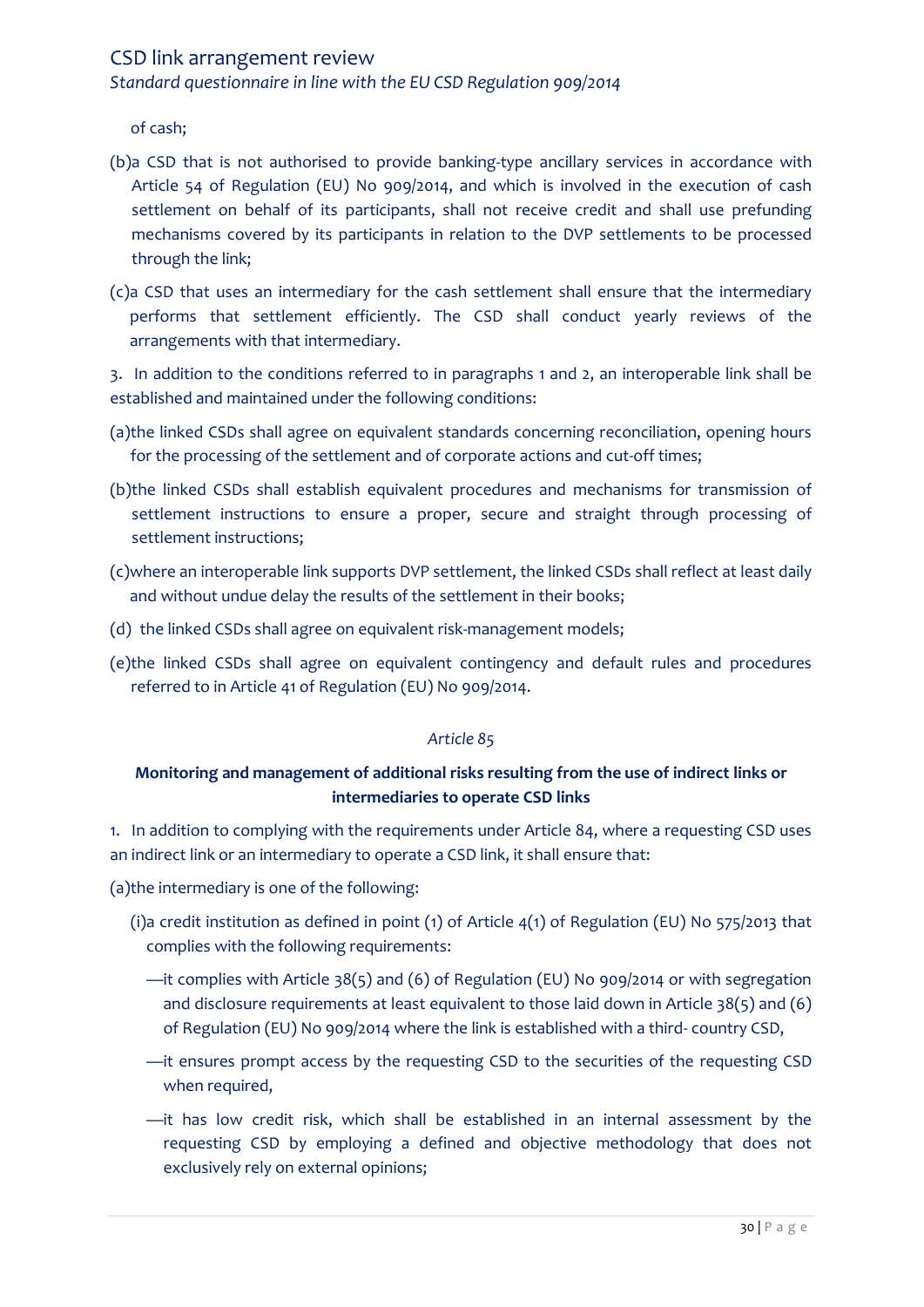*Standard questionnaire in line with the EU CSD Regulation 909/2014*

(ii)a third-country financial institution that complies with the following requirements:

- —it is subject to and complies with prudential rules at least equivalent to those laid down in Regulation (EU) No 575/2013,
- —it has robust accounting practices, safekeeping procedures, and internal controls,
- —it complies with Article 38(5) and (6) of Regulation (EU) No 909/2014 or with segregation and disclosure requirements at least equivalent to those laid down in Article 38(5) and (6) of Regulation (EU) No 909/2014 where the link is established with a third- country CSD,
- —it ensures prompt access by the requesting CSD to the securities of the requesting CSD when required,
- —it has low credit risk, based upon an internal assessment by the requesting CSD by employing a defined and objective methodology that does not exclusively rely on external opinions;
- (b)the intermediary complies with the rules and requirements of the requesting CSD, as evidenced by the information provided by that intermediary, including any relevant legal opinions or arrangements;
- (c)the intermediary ensures the confidentiality of information concerning the operation of the CSD link, as evidenced by the information provided by that intermediary, including any relevant legal opinions or arrangements;
- (d)the intermediary has the operational capacity and systems for:
	- (i) handling the services provided to the requesting CSD;
	- (ii)sending the CSD any information relevant to the services provided in relation to the CSD link in a timely manner;
	- (iii)complying with the reconciliation measures in accordance with Article 86 and Chapter IX;
- (e)the intermediary adheres to and complies with the risk-management policies and procedures of the requesting CSD and it has an appropriate risk-management expertise;
- (f)the intermediary has put in place measures that include business continuity policies and associated business continuity and disaster recovery plans, to ensure the continuity of its services, the timely recovery of its operations and the fulfilment of its obligations in events that pose a significant risk of disrupting its operations;
- (g)the intermediary holds sufficient financial resources to fulfil its obligations towards the requesting CSD and to cover any losses for which it may be held liable;
- (h)an individually segregated account at the receiving CSD is used for the operations of the CSD link;
- (i) the condition referred to in point (e) of Article  $84(1)$  is fulfilled;
- (j)the requesting CSD is informed of the continuity arrangements between the intermediary and the receiving CSD;
- (k) the proceeds from settlement are promptly transferred to the requesting CSD.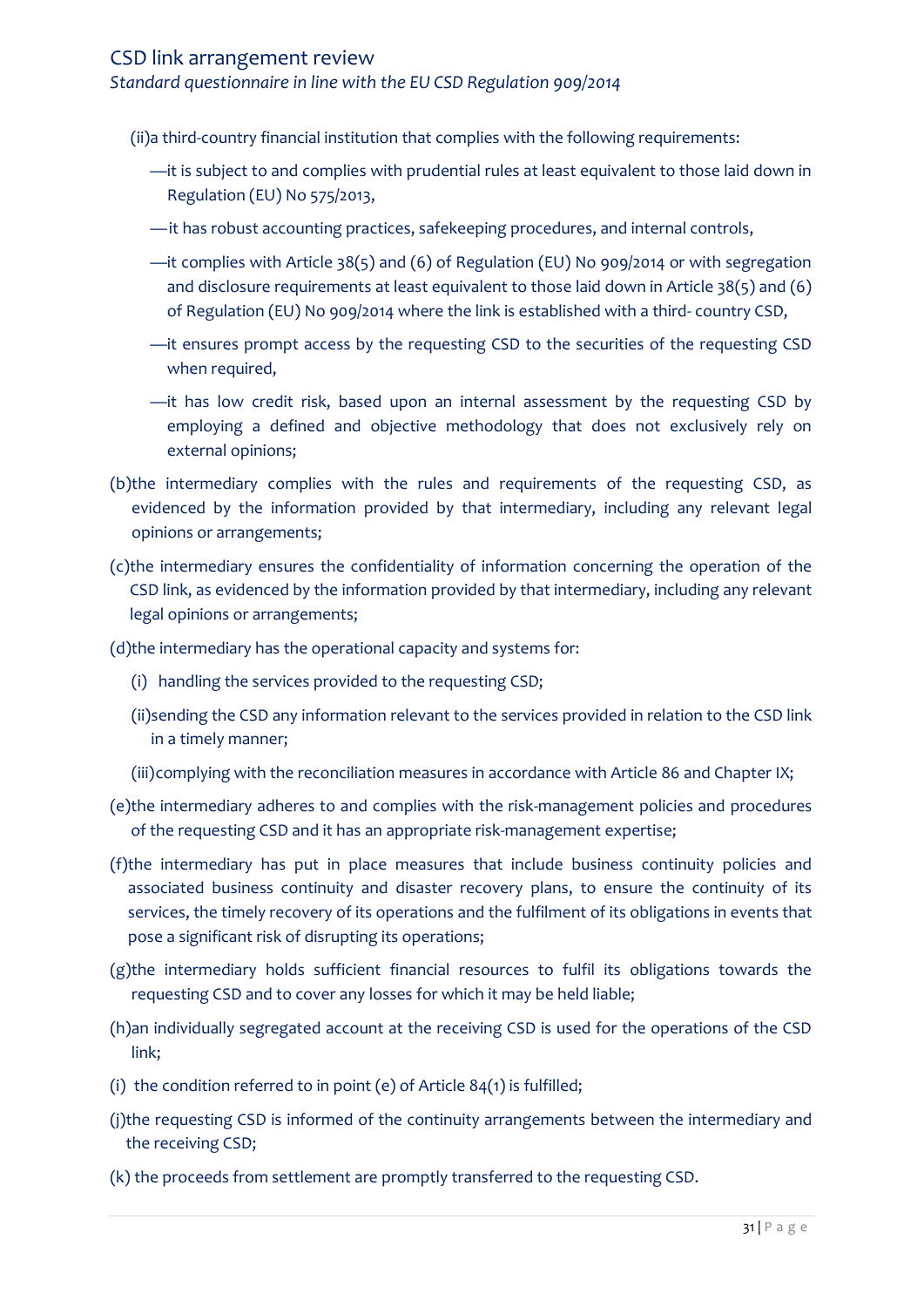*Standard questionnaire in line with the EU CSD Regulation 909/2014*

For the purposes of the first indent in point (a)(i), the third indent in point (a)(ii) and point (h), the requesting CSD shall ensure that it can have access to the securities held in the individually segregated account at any point in time. Where an individually segregated account at the receiving CSD is however not available for the operations of a CSD link established with a thirdcountry CSD, the requesting CSD shall inform its competent authority about the reasons justifying the unavailability of individually segregated accounts and shall provide it with the details on the risks resulting from the unavailability of individually segregated accounts. The requesting CSD shall in any case ensure an adequate level of protection of its assets held with the third-country CSD.

2. In addition to complying with the requirements under paragraph 1, when a requesting CSD uses an intermediary to operate a CSD link and that intermediary operates the securities accounts of the requesting CSD on its behalf in the books of the receiving CSD, the requesting CSD shall ensure that:

- (a) the intermediary does not have any entitlement to the securities held;
- (b)the account in the books of the receiving CSD is opened in the name of the requesting CSD and the liabilities and obligations as regards the registration, transfer and custody of securities are only enforceable between both CSDs;
- (c)the requesting CSD is able to immediately access the securities held with the receiving CSD, including in the event of a change or insolvency of the intermediary.

3. Requesting CSDs referred to in paragraphs 1 and 2 shall perform a yearly due diligence to ensure that the conditions referred to therein are fulfilled.

#### *Article 86*

#### **Reconciliation procedures for linked CSDs**

1. The reconciliation procedures referred to in Article 48(6) of Regulation (EU) No 909/2014 shall include the following measures:

- (a)the receiving CSD shall transmit to the requesting CSD daily statements with information specifying the following, per securities account and per securities issue:
	- (i) the aggregated opening balance;
	- (ii) the individual movements during the day;
	- (iii) the aggregated closing balance;
- (b)the requesting CSD shall conduct a daily comparison of the opening balance and the closing balance communicated to it by the receiving CSD or by the intermediary with the records maintained by the requesting CSD itself.

In the case of an indirect link, the daily statements referred to in point (a) of the first subparagraph shall be transmitted through the intermediary referred to point (a) of Article 85(1).

2. Where a CSD suspends a securities issue for settlement in accordance with Article 65(2), all CSDs that are participants of or have an indirect link with that CSD, including in the case of interoperable links, shall subsequently suspend the securities issue for settlement.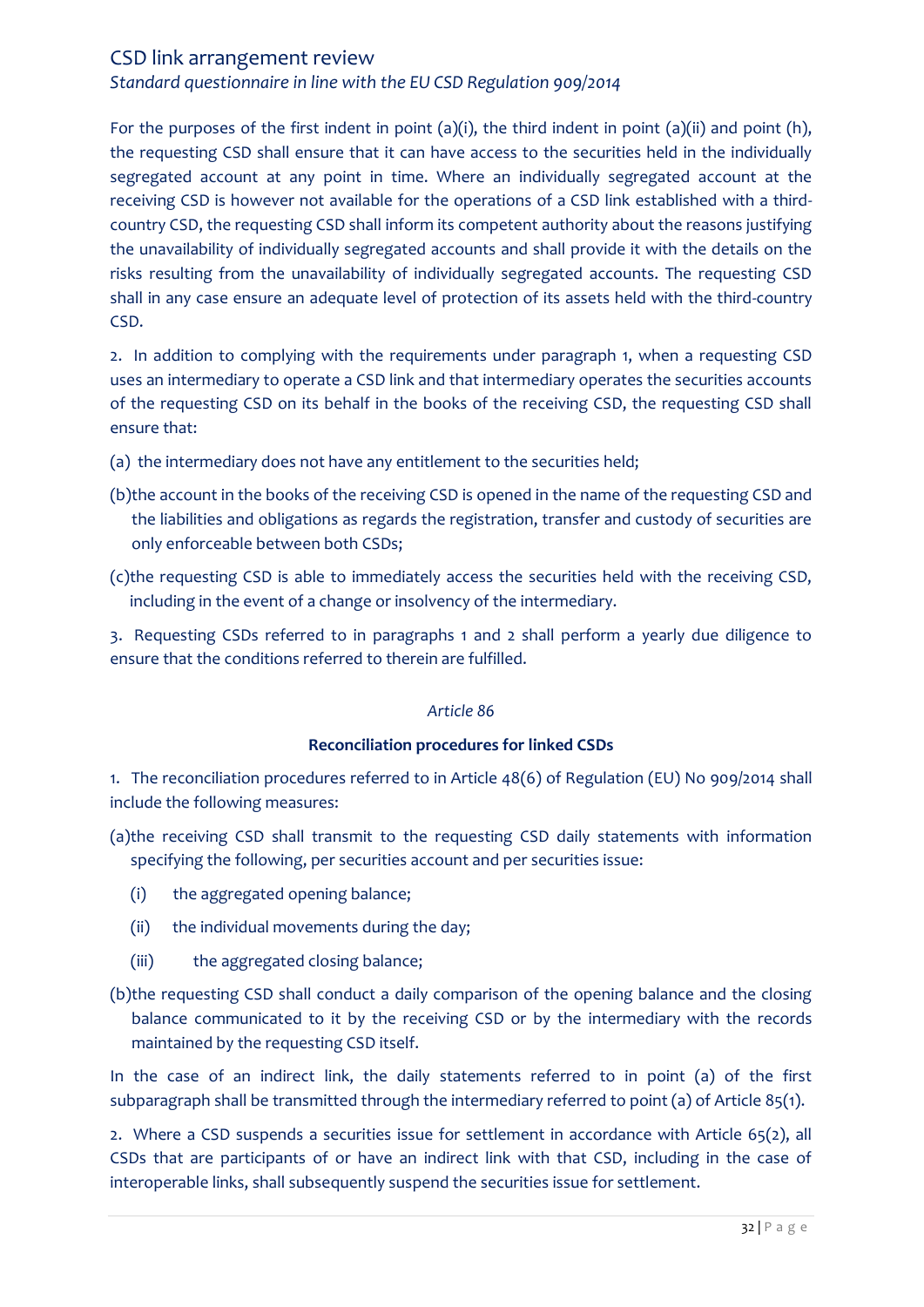*Standard questionnaire in line with the EU CSD Regulation 909/2014*

Where intermediaries are involved in the operation of CSD links, those intermediaries shall establish appropriate contractual arrangements with the CSDs concerned in order to ensure compliance with the first subparagraph.

3. In the event of a corporate action that reduces the balances of securities accounts held by an investor CSD with another CSD, settlement instructions in the relevant securities issues shall not be processed by the investor CSD until the corporate action has been fully processed by the other CSD.

In the event of a corporate action that reduces the balances of securities accounts held by an investor CSD with another CSD, the investor CSD shall not update the securities accounts that it maintains to reflect the corporate action until the corporate action has been fully processed by the other CSD.

An issuer CSD shall ensure the timely transmission to all its participants, including investor CSDs, of information on the processing of corporate actions for a specific securities issue. The investor CSDs shall in turn transmit the information to their participants. That transmission shall include all necessary information for investor CSDs to adequately reflect the outcome of those corporate actions in the securities accounts they maintain.

#### *Article 87*

#### **DVP settlement through CSD links**

Delivery versus payment (DVP) settlement shall be regarded as practical and feasible where:

- (a)there is a market demand for DVP settlement evidenced through a request from any of the user committees of one of the linked CSDs;
- (b)the linked CSDs may charge a reasonable commercial fee for the provision of DVP settlement, on a cost-plus basis, unless otherwise agreed by the linked CSDs;
- (c)there is a safe and efficient access to cash in the currencies used by the receiving CSD for settlement of securities transactions of the requesting CSD and its participants.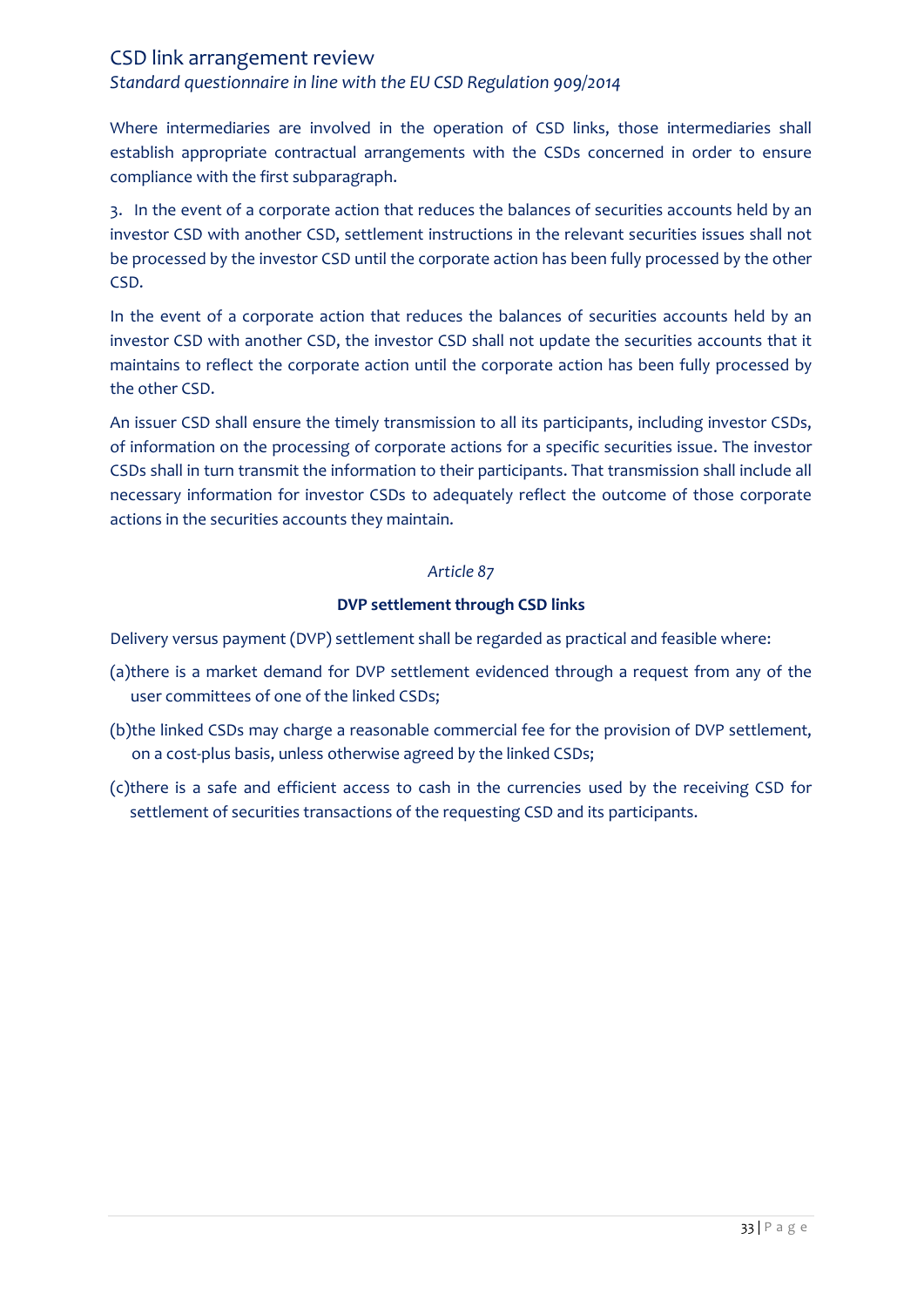<span id="page-33-0"></span>*Standard questionnaire in line with the EU CSD Regulation 909/2014*

III. CSDR ITS - IMPLEMENTING REGULATION 2017/394<sup>5</sup>

#### **RECORD KEEPING**

### **(Article 29(4) of Regulation (EU) No 909/2014)**

#### *Article 11*

#### **Format of records**

1. A CSD shall retain the records referred to in Article 54 of Delegated Regulation (EU) 2017/392, for all transactions, settlement instructions and orders concerning settlement restrictions that it processes, in the format set out in Table 1 in Annex IV to this Regulation.

2. A CSD shall retain the records referred to in Article 55 of Delegated Regulation (EU) 2017/392, for the positions corresponding to all the securities accounts that it maintains in the format set out in Table 2 in Annex IV.

3. A CSD shall retain the records referred to in Article 56(1) of Delegated Regulation (EU) 2017/392 for the ancillary services that it provides in the format set out in Table 3 in Annex IV.

4. CSD shall retain the records referred to in Article 57 of Delegated Regulation (EU) 2017/392 for activities related to its business and internal organisation in the format set out in Table 4 in Annex IV.

5. For the purposes of reporting to authorities, a CSD shall use a legal entity identifier (LEI) to identify in its records:

- (a) a CSD;
- (b) CSD participants;
- (c) settlement banks;
- (d) issuers for which the CSD provides the core services referred to in point 1 or 2 of Section A of the Annex to Regulation (EU) No 909/2014.

6. A CSD shall use a legal entity identifier (LEI) or a bank identifier code (BIC), or other available form of identification for legal persons to identify in its records participants' clients, where they are known to the CSD.

7. A CSD may use any available identifier allowing for the unique identification of natural persons at national level, to identify in its records a participant's clients known to the CSD.

8. A CSD shall use in the records retained by it the ISO codes referred to in Annex IV.

 $\overline{\phantom{a}}$ <sup>5</sup> COMMISSION IMPLEMENTING REGULATION (EU) 2017/394 of 11 November 2016 laying down implementing technical standards with regard to standard forms, templates and procedures for authorisation, review and evaluation of central securities depositories, for the cooperation between authorities of the home Member State and the host Member State, for the consultation of authorities involved in the authorisation to provide banking-type ancillary services, for access involving central securities depositories, and with regard to the format of the records to be maintained by central securities depositories in accordance with Regulation (EU) No 909/2014 of the European Parliament and of the Council (Text with EEA relevance) https://eur-lex.europa.eu/legalcontent/EN/TXT/?uri=uriserv:OJ.L\_.2017.065.01.0145.01.ENG&toc=OJ:L:2017:065:TOC